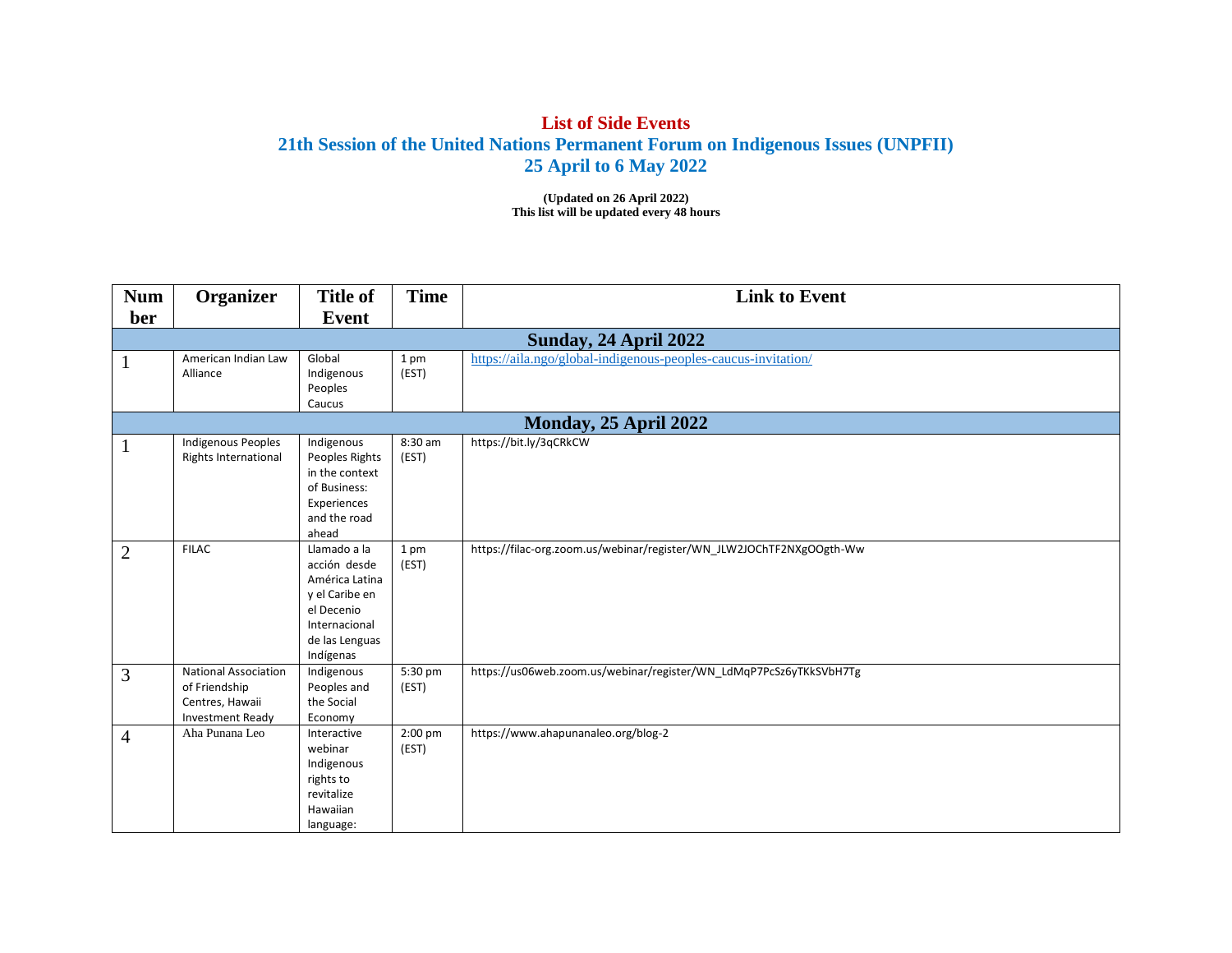| 5              | Explorers Club,<br>Harvard University,<br>and the Polar<br>Institute, Wilson<br>Center For Scholars | Insights from<br>Hawaiiân<br>grassroots<br>movement<br>Linking<br>Education,<br>Ecotourism<br>and<br>Indigenous<br>Rights in the<br>Arctic                                                                                                                                                                                                                                                                                                                                    | 10 <sub>am</sub><br>(EST) | https://www.explorers.org/calendar-of-events/linking-education-ecotourism-and-human-rights-in-the-arctic/ |
|----------------|-----------------------------------------------------------------------------------------------------|-------------------------------------------------------------------------------------------------------------------------------------------------------------------------------------------------------------------------------------------------------------------------------------------------------------------------------------------------------------------------------------------------------------------------------------------------------------------------------|---------------------------|-----------------------------------------------------------------------------------------------------------|
| 6              | <b>Permanent Mission</b><br>of Canada to the UN                                                     | Economic<br>Reconciliation<br>and the<br>Implementatio<br>n of the<br><b>United Nations</b><br>Declaration on<br>the Rights of<br>Indigenous<br>Peoples /<br>Réconciliation<br>économique et<br>mise en œuvre<br>de la<br>Déclaration<br>des Nations<br>Unies sur les<br>droits des<br>peuples<br>autochtones /<br>Reconciliación<br>económica e<br>implementació<br>n de la<br>Declaración de<br>las Naciones<br>Unidas sobre<br>los Derechos<br>de los Pueblos<br>Indígenas | 7 pm<br>(EST)             | https://isc-sac-gc-ca.zoom.us/meeting/register/tZwocO-uqzwjGtab9EVbFWYCn0cnU6yzLCU6                       |
| $\overline{7}$ | Tinhinan, Acal,<br>CMA, Dignité<br>Pygmées and<br><b>ADJMOR</b>                                     | « La decennie<br>des langues<br>autochtones<br>(DILA) 2022                                                                                                                                                                                                                                                                                                                                                                                                                    | 9 am (EST)                | https://uqam.zoom.us/j/83758964870                                                                        |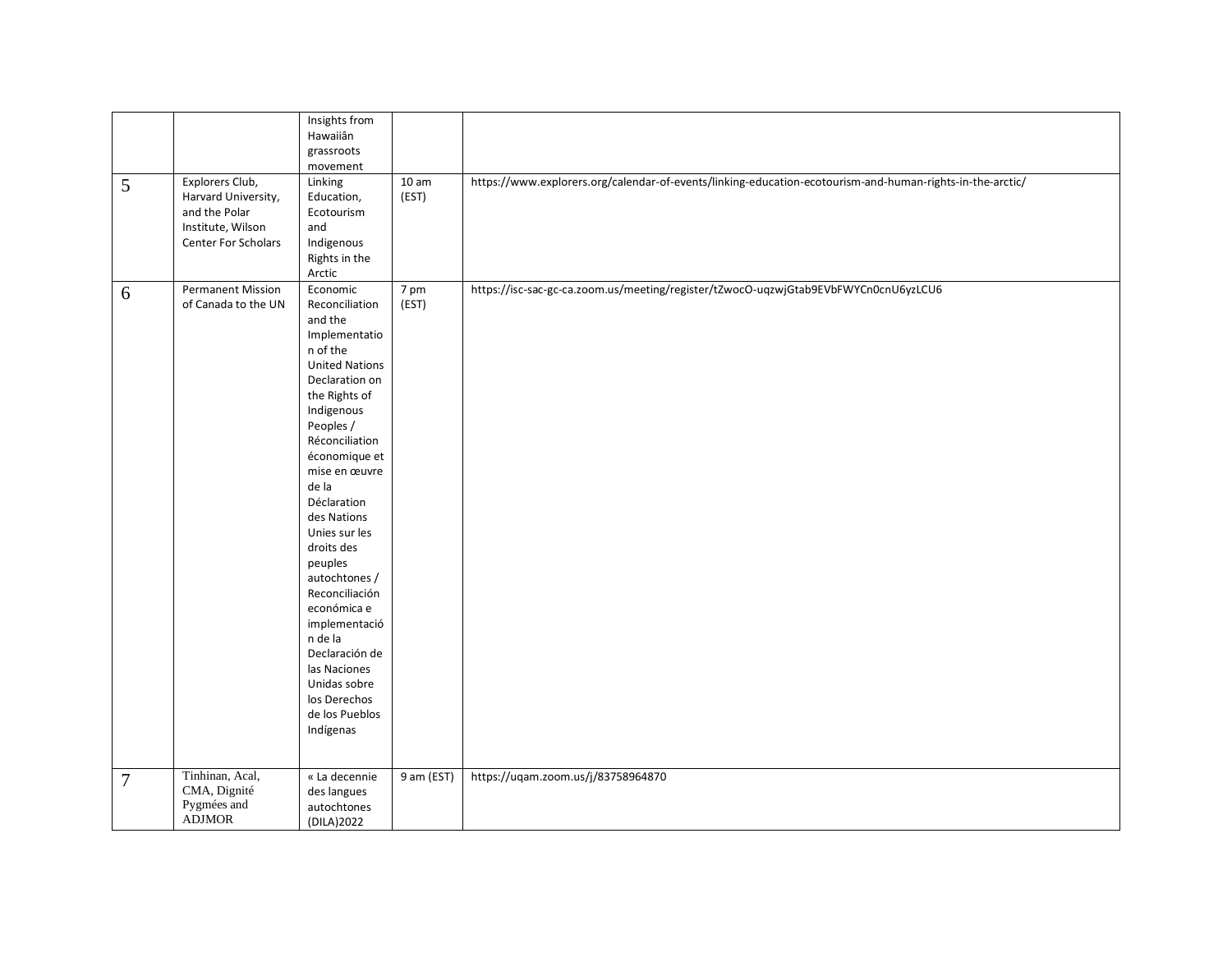|                        | African Indigenous<br>Peoples' Network                                                                                                                                                              | 2032 : Des<br>promesses a<br>lâ action                                                                                                                                                |                         |                                                                                     |  |  |  |
|------------------------|-----------------------------------------------------------------------------------------------------------------------------------------------------------------------------------------------------|---------------------------------------------------------------------------------------------------------------------------------------------------------------------------------------|-------------------------|-------------------------------------------------------------------------------------|--|--|--|
| 8                      | American Indian<br>Community House                                                                                                                                                                  | American<br>Indian<br>Community<br>House<br>reception for<br>all Indigenous<br>peoples                                                                                                | $5 \text{ pm}$<br>(EST) | https://drive.google.com/file/d/1faZw_kz1ZljnxEbEciQVdKRaMiFnSwjg/view?usp=drivesdk |  |  |  |
| Tuesday, 26 April 2022 |                                                                                                                                                                                                     |                                                                                                                                                                                       |                         |                                                                                     |  |  |  |
| 1                      | International Indian<br><b>Treaty Council; UN</b><br>Special<br><b>Rapporteuron Toxics</b><br>and Human Rights;<br>Centro para la<br>Autonomía y<br>Desarollo de los<br>Pueblos Indígenas<br>(CAPI) | Toxics and<br>indigenous<br>peoples: due<br>diligence, FPIC<br>and<br>environmental<br>violence                                                                                       | 12:00 pm<br>(EST)       | https://us02web.zoom.us/webinar/register/WN_Auass4OVTjWRld9bU7DpwA                  |  |  |  |
| $\overline{2}$         | Electoral Tribunal of<br>the Federal Judiciary<br>of Mexico                                                                                                                                         | Political<br>participation<br>of indigenous<br>peoples and<br>communities<br>from a<br>comparative<br>perspective                                                                     | $11:00$ am<br>(EST)     | https://us02web.zoom.us/j/88543594327                                               |  |  |  |
| 3                      | IWGIA and Inter-<br>American<br>Commission on<br>Human Rights                                                                                                                                       | Presentation<br>of the<br>Interamerican<br>Commission<br>on Human<br>Rights<br>thematic<br>report on the<br>Right to Self-<br>Determination<br>of Indigenous<br>and Tribal<br>Peoples | 1 pm<br>(EST)           | https://us06web.zoom.us/webinar/register/WN_5rGmO6SCRQ2WvFfeAkqNVg                  |  |  |  |
| $\overline{4}$         | International<br>Indigenous Women's<br>Forum FIMI, Girls                                                                                                                                            | Child, Early<br>and Forced<br>Marriages and                                                                                                                                           | 12:00 pm<br>(EST)       | https://us06web.zoom.us/meeting/register/tZEtcOCgpzoqHNytgFobGHpuu3mVt3z5-QNO       |  |  |  |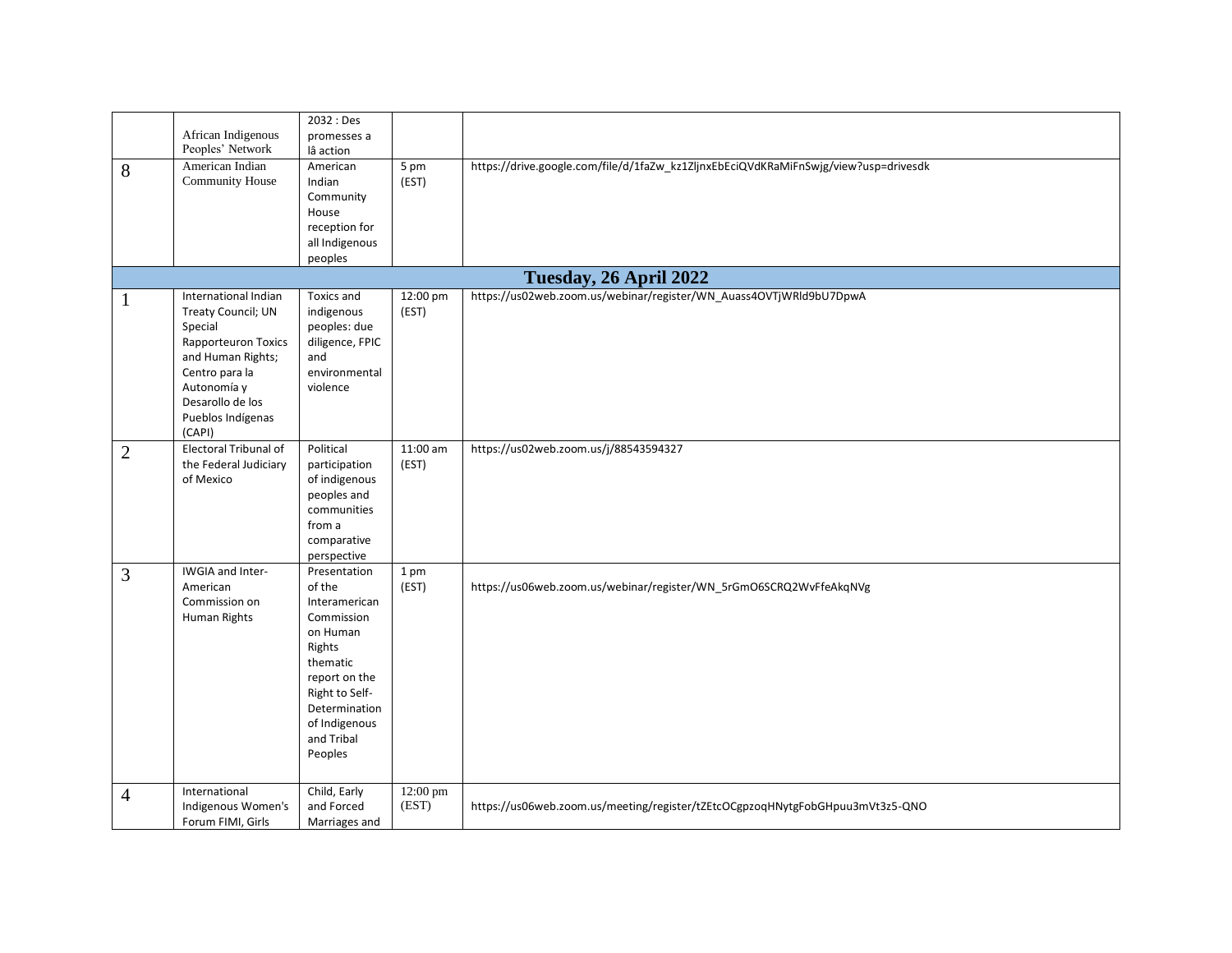|   | Not Brides: The<br>Global Partnership to<br>End Child Marriage,<br>and the Continental<br>Network of<br>Indigenous Women<br>from the Americas<br><b>ECMIA</b>    | Unions in<br>Indigenous<br>Communities<br>in Latin<br>America: An<br>urgent call for<br>action                                                                                   |                                                                                                                                                                                                |                                                                               |
|---|------------------------------------------------------------------------------------------------------------------------------------------------------------------|----------------------------------------------------------------------------------------------------------------------------------------------------------------------------------|------------------------------------------------------------------------------------------------------------------------------------------------------------------------------------------------|-------------------------------------------------------------------------------|
| 5 | Women's Earth and<br><b>Climate Action</b><br>Network                                                                                                            | Indigenous<br>Women<br>Leading<br>Efforts to<br>Uphold<br>Indigenous<br>Rights,<br>Sovereignty,<br>and Due<br>Diligence with<br>Financial<br>Institutions<br>and<br>Corporations | Indigenou<br>s Women<br>Leading<br>Efforts to<br>Uphold<br>Indigenou<br>s Rights,<br>Sovereign<br>ty, and<br>Due<br>Diligence<br>with<br>Financial<br>Institution<br>s and<br>Corporati<br>ons | https://us02web.zoom.us/meeting/register/tZAkduyhqTIvHdbvgV9lfAiBqj1YOLqLvpk3 |
| 6 | Observatorio dos<br>Direitos Humanos<br>dos Povos Indigenas<br>Isolados e de Recente<br>Contato (OPI);<br>COIAB; UNIVAJA,<br>Nia Tero, Tribal Link<br>Foundation | Violence and<br>the Violation<br>of Rights of<br>Isolated<br>Indigenous<br>Peoples in<br>Brazil                                                                                  | 11:30 am<br>(EST)                                                                                                                                                                              | https://undp.zoom.us/meeting/register/tZAodOqppzMvH9Q5HFbMBRUutA5cNty0jiVd    |
| 7 | Land is Life;<br>Indigenous Peoples<br>Rights International<br>(IPRI)                                                                                            | Strengthening<br>the Collective<br>Security of<br>Indigenous<br>Defenders                                                                                                        | 11 am<br>(EST)                                                                                                                                                                                 | https://us02web.zoom.us/webinar/register/WN_OnvX6_yTSeK3JU3yt_Hh9w            |
| 8 | Dominican<br>Leadership<br>Conference                                                                                                                            | Mining in<br>indigenous<br>territories in<br>the Amazon: a<br>reality that<br>affects<br>peoples'<br>autonomy,                                                                   | 4 pm<br>(EST)                                                                                                                                                                                  | https://us02web.zoom.us/j/81762713343                                         |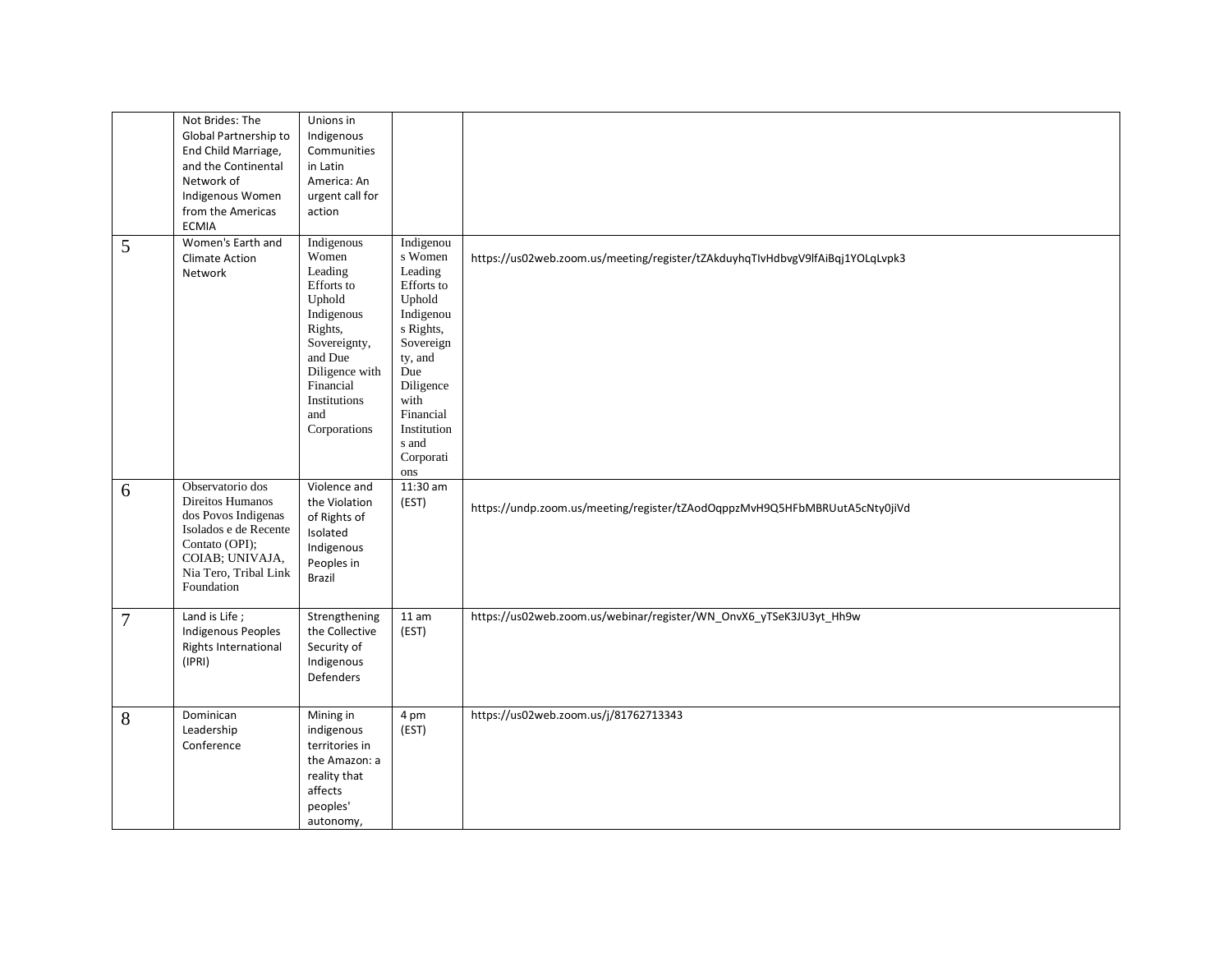| 9<br>10 | <b>Indigenous Peoples</b><br>Right International<br><b>FAO &amp; McGill</b> | violation of<br>human rights,<br>the role of<br>companies<br>and states.<br>Digest/Annual<br>Report side<br>event<br>FPIC for                                                                                                                                                                                                      | $9:30$ am<br>(EST)<br>$12 \text{ pm}$ | https://us02web.zoom.us/webinar/register/WN_h-_Sc5mPQWKyThjdYOO4hw<br>https://fao.zoom.us/webinar/register/WN_UPc2EH_jTJO2wpJp1KTcJg |
|---------|-----------------------------------------------------------------------------|------------------------------------------------------------------------------------------------------------------------------------------------------------------------------------------------------------------------------------------------------------------------------------------------------------------------------------|---------------------------------------|--------------------------------------------------------------------------------------------------------------------------------------|
|         | University                                                                  | Climate<br>Action:<br>Acknowledgin<br>g Indigenous<br>Peoples as<br>Guardians for<br>Biodiversity                                                                                                                                                                                                                                  | (EST)                                 |                                                                                                                                      |
| 11      | <b>FILAC</b>                                                                | Los Pueblos<br>Indígenas y la<br>implementació<br>n de los<br>principios<br>rectores sobre<br>Empresas y<br>Derechos<br>Humanos                                                                                                                                                                                                    | $11:30$ am<br>(EST)                   | https://filac-org.zoom.us/webinar/register/WN_p8n4M16LT6aTpl6B-M9x_w                                                                 |
| 12      | <b>Permanent Mission</b><br>of Canada to the<br><b>United Nations</b>       | Indigenous<br>lands: Free,<br>Prior and<br>Informed<br>Consent in the<br>climate<br>transition /<br>Terres<br>autochtones:<br>Consentement<br>libre, préalable<br>et éclairé dans<br>la transition<br>climatique /<br>Tierras<br>Indígenas:<br>Consentimient<br>o Libre, Previo<br>e Informado<br>en la<br>Transición<br>Climática | 1:15 pm<br>(EST)                      | https://isc-sac-gc-ca.zoom.us/meeting/register/tZIsf-iuqj0oHdx1wSfvdZcCKYFSjjfBXPIt                                                  |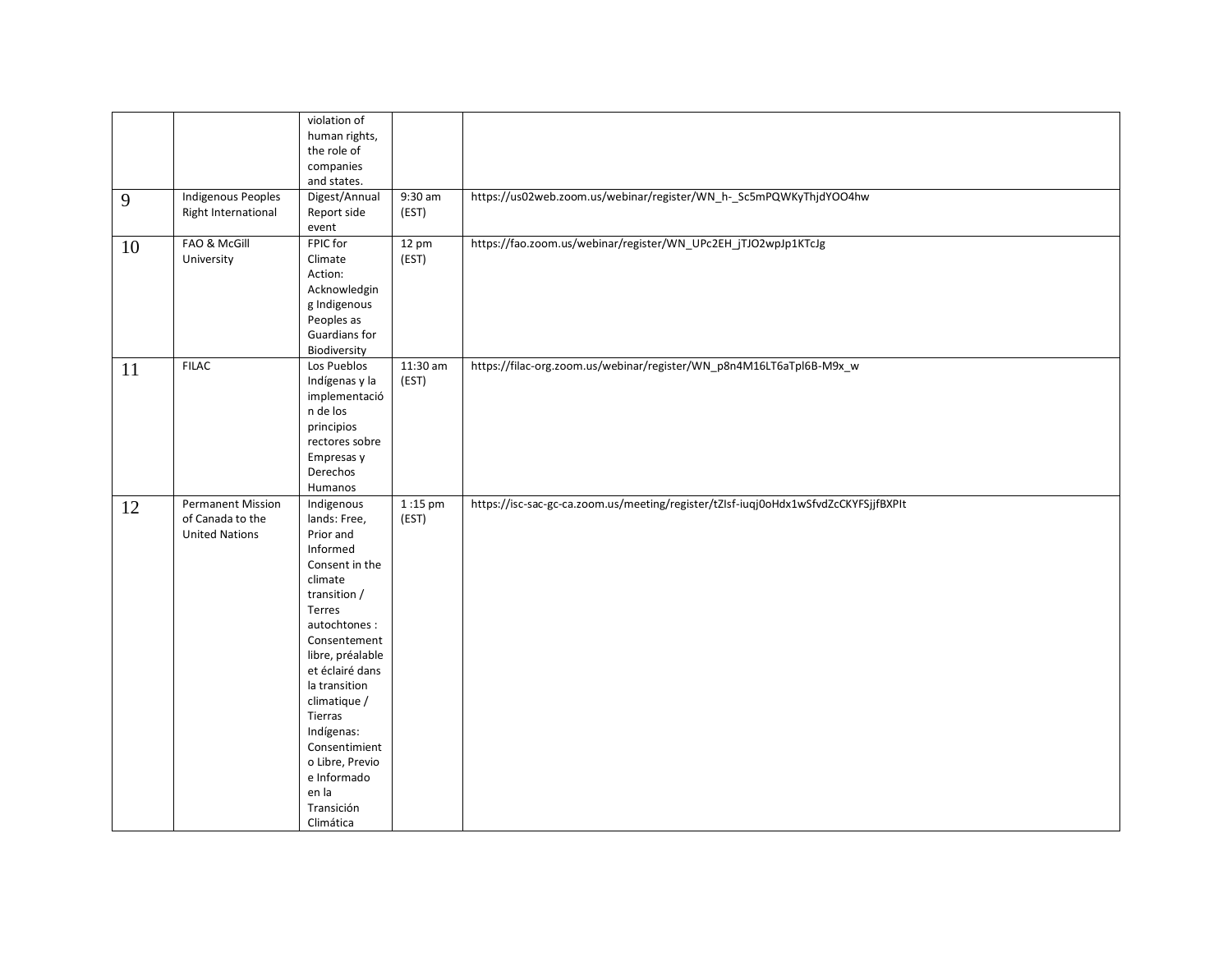| 13             | Native Council of<br>Nova Scotia                                                                  | Canada's Bill<br>$C-15$ and                                                                                                                                                                | 10:00 am<br>(EST)   | https://us02web.zoom.us/j/84084824323?pwd=VEpFT3FoendRcVoyOG95QkVNYWgwUT09                                                                                                                                                                                                                 |
|----------------|---------------------------------------------------------------------------------------------------|--------------------------------------------------------------------------------------------------------------------------------------------------------------------------------------------|---------------------|--------------------------------------------------------------------------------------------------------------------------------------------------------------------------------------------------------------------------------------------------------------------------------------------|
|                |                                                                                                   | <b>UNDRIP</b>                                                                                                                                                                              |                     |                                                                                                                                                                                                                                                                                            |
| 14             | <b>UNESCO</b>                                                                                     | From Global to<br>Local: Making<br>the<br>International<br>Decade of<br>Action for<br>Indigenous<br>Languages                                                                              | 1:00 pm<br>(EST)    | https://unesco-org.zoom.us/webinar/register/WN_EwPextADQ-WcoPOsGTPeVQ                                                                                                                                                                                                                      |
| 15             | Conselho Indigenista<br>Missionrio CIMI                                                           | Mining in<br>indigenous<br>territories in<br>the Amazon: a<br>reality that<br>affects<br>peoples'<br>autonomy,<br>violation of<br>human rights,<br>the role of<br>companies<br>and states. | 4:00 pm<br>(EST)    | https://us02web.oom.us/meeting/register/tZAkduyhaTlvHdbvgV9lfAiBq/1YOLqLvpk3                                                                                                                                                                                                               |
| 16             | <b>Tribal Link</b><br>Foundation, Ofrenda<br>Fest, Nana Marina<br>Cruz, Maya Tzu'tujil<br>Ajq'iij | Maya Tzu'tujil<br>Cacao<br>Ceremony<br>Offering by<br>Nana Marina<br>Cruz for<br><b>UNPFII</b><br>Participants                                                                             | 7 pm<br>(EST)       | The event will take place IN PERSON at Hampton Inn Grand Central Hotel, 231 E 43rd St. Interested persons should register by<br>using the following link: https://www.eventbrite.com/e/maya-tzutujil-cacao-ceremony-offering-by-nana-marina-4-unpfii-<br>participants-tickets-325288465557 |
|                |                                                                                                   |                                                                                                                                                                                            |                     | Wednesday, 27 April 2022                                                                                                                                                                                                                                                                   |
| $\mathbf{1}$   | <b>International Work</b><br>Group for Indigenous<br>Affairs                                      | Indigenous<br>Peoples Rights<br>and<br>Development<br>on the<br>Ground:<br>Indigenous<br>Data to secure<br>rights                                                                          | 10 am<br>(EST)      | https://us06web.zoom.us/webinar/register/WN_chtkkrppS8io7KJ-uBNdoQ                                                                                                                                                                                                                         |
| $\overline{c}$ | International<br>Funders for                                                                      | Challenges and<br>Opportunities<br>around FPIC &                                                                                                                                           | $11:00$ am<br>(EST) | https://internationalfundersforindigen.box.com/s/60z27gmopiaknmu61pkttxwjfwfst58x                                                                                                                                                                                                          |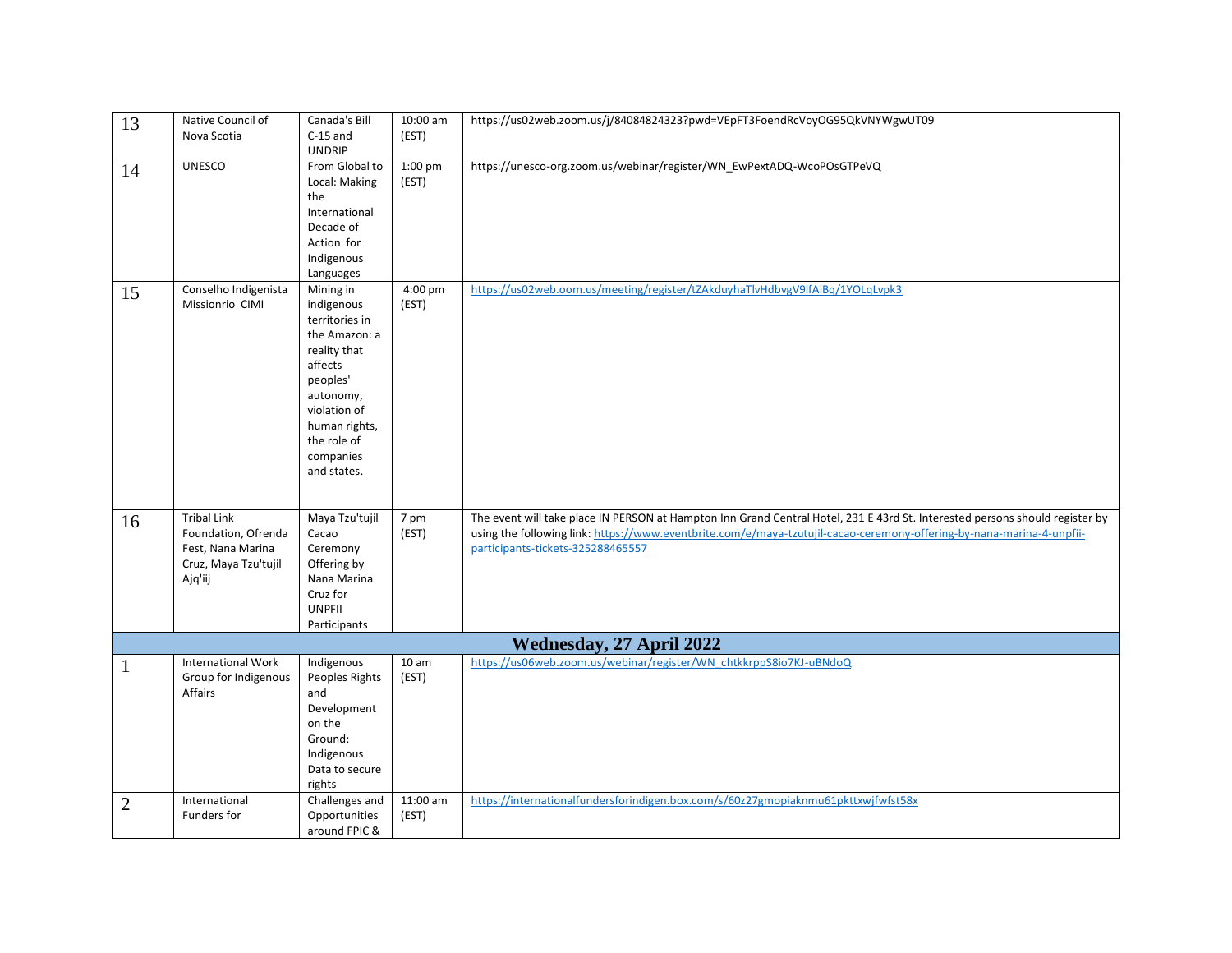|                | <b>Indigenous Peoples</b><br>(IFIP)<br>UNDP, Nia Tero,                                    | Role of<br>Philanthropic<br>Communities<br>in its<br>Implementatio<br>n<br>Saving Big                                                                                                                                                                                                                        | 9.30 am                   | https://undp.zoom.us/meeting/register/tZcpcOyhqT0sGdKmjmneKk0BNII-TGyHyNaR |
|----------------|-------------------------------------------------------------------------------------------|--------------------------------------------------------------------------------------------------------------------------------------------------------------------------------------------------------------------------------------------------------------------------------------------------------------|---------------------------|----------------------------------------------------------------------------|
| 3              | UNIVAJA, Forests for<br>Life Partnership                                                  | Forest to Save<br>the Planet:<br>Book Launch<br>and Discussion                                                                                                                                                                                                                                               | (EST)                     |                                                                            |
| $\overline{4}$ | <b>Indigenous Peoples</b><br>Rights International                                         | Annual Report<br>on<br>Criminalization<br>, Violence and<br>Impunity<br>Against<br>Indigenous<br>Peoples                                                                                                                                                                                                     | $9:30$ am<br>(EST)        | https://bit.ly/IPRIAnnualReport2021                                        |
| 5              | <b>Global Greengrants</b><br>Fund; Land is Life                                           | Indigenous<br>Voices on the<br>Global 30x30<br>Initiative and<br>Philanthropy's<br>Response                                                                                                                                                                                                                  | 10 <sub>am</sub><br>(EST) | https://us02web.zoom.us/webinar/register/WN_3DcptZ8XQeudtlEHEF7pgA         |
| 6              | Cultural Survival,<br><b>Minority Rights</b><br>Group, Maya Leaders<br>of Southern Belize | On the<br>Frontlines:<br>Criminalization<br>of<br>&Violenceagai<br>nst Indigenous<br>Peoples and<br>Indigenous<br>LandDefender<br>s. /En primera<br>línea: la<br>conservación<br>de fortalezas<br>desplaza a los<br>Pueblos<br>Indígenas y<br>criminaliza a<br>los defensores<br>de las tierras<br>Indígenas | $11:15$ am<br>(EST)       | https://tinyurl.com/unpfii27                                               |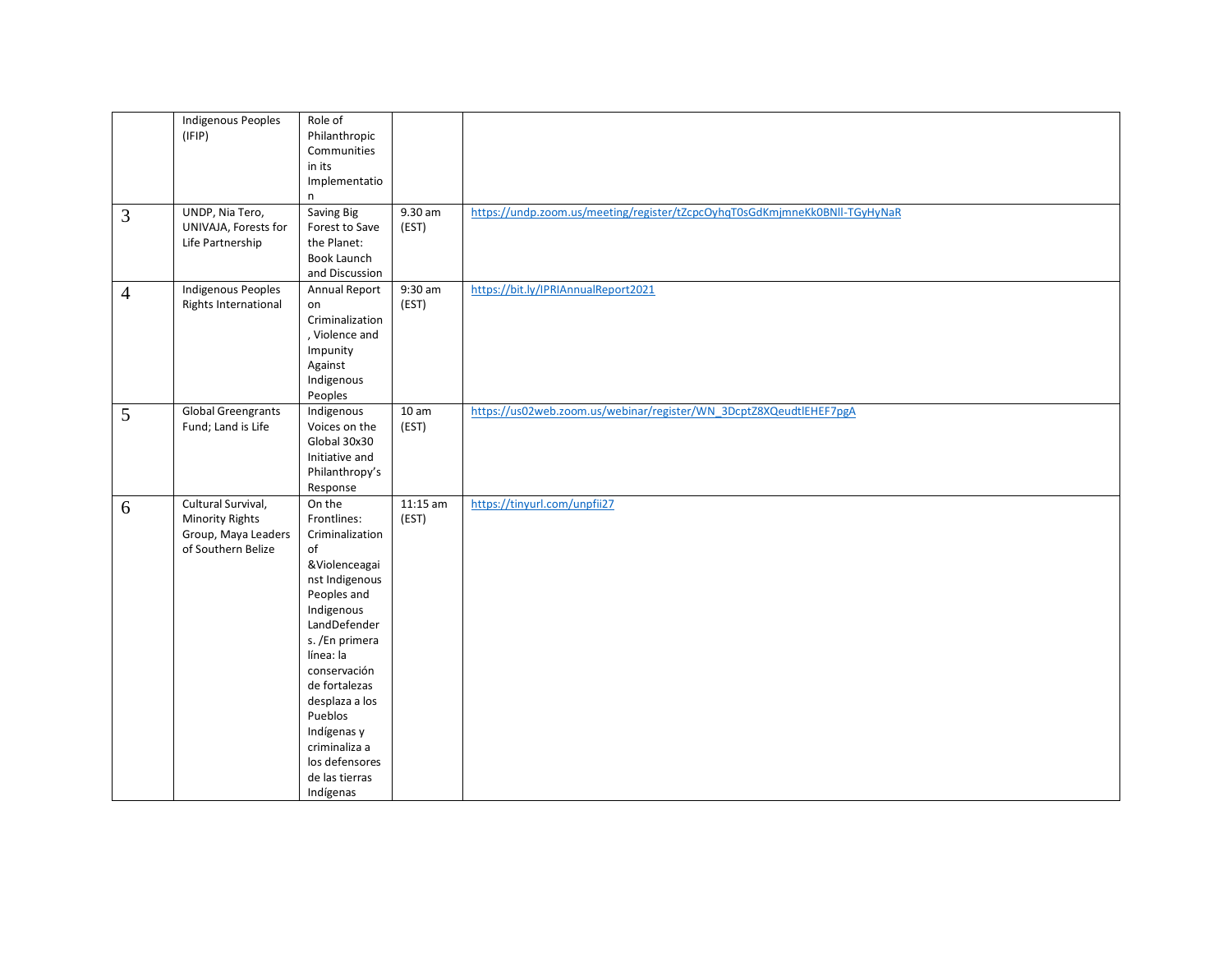| $\overline{7}$ | Dominican                 | Conversation              | 2 pm       | https://us02web.zoom.us/j/81878191223                              |
|----------------|---------------------------|---------------------------|------------|--------------------------------------------------------------------|
|                | Leadership                | between                   | (EST)      |                                                                    |
|                | Conference                | North and                 |            |                                                                    |
|                |                           | South                     |            |                                                                    |
|                |                           | Indigenous                |            |                                                                    |
|                |                           | Women:                    |            |                                                                    |
|                |                           | Transmitting              |            |                                                                    |
|                |                           | culture and               |            |                                                                    |
|                |                           | language to               |            |                                                                    |
|                |                           | next                      |            |                                                                    |
|                |                           | generation.               |            |                                                                    |
|                |                           | English and               |            |                                                                    |
|                |                           | Spanish                   |            |                                                                    |
|                |                           | translation               |            |                                                                    |
|                | Secretaria nacional-      |                           | $11:30$ am | Meeting https://us02web.zoom.us/j/84141661390                      |
| 8              | DF-Brazil                 | Povos<br>80los8ció em     |            |                                                                    |
|                |                           | isolamento                | (EST)      | Meeting ID: 841 4166 1390                                          |
|                |                           | voluntario: os            |            |                                                                    |
|                |                           | 80los8ci da               |            |                                                                    |
|                |                           | 8olos8ción                |            |                                                                    |
|                |                           | territorial               |            |                                                                    |
| 9              | International             | #AnswerUsElo              | $1:00$ pm  | https://us06web.zoom.us/webinar/register/WN_8bvPt0LZQGq-jApCmZDugg |
|                | Committee of              | $\operatorname{nMusk}$    | (EST)      |                                                                    |
|                | Indigenous Peoples        | campaign                  |            |                                                                    |
|                | of Russia (ICIPR),        | lessons:                  |            |                                                                    |
|                | <b>Information Agency</b> | Nornickel                 |            |                                                                    |
|                | "Indigenous Russia",      | "indigenous               |            |                                                                    |
|                | Cultural Survival,        | policy» as a              |            |                                                                    |
|                | International             | reflection of             |            |                                                                    |
|                | Indigenous Fund For       | the state                 |            |                                                                    |
|                | Development and           | control of                |            |                                                                    |
|                | Solidarity (Batani),      | indigenous                |            |                                                                    |
|                | Society for               | peoples in the            |            |                                                                    |
|                | <b>Threatened Peoples</b> | Russian                   |            |                                                                    |
|                |                           | Arctic.                   |            |                                                                    |
| 10             | Franciscans               | From Human                | 5 pm       | https://bit.ly/UNPFII21                                            |
|                | International             | <b>Rights Due</b>         | (EST)      |                                                                    |
|                |                           | Diligence to<br>Corporate |            |                                                                    |
|                |                           | Accountability            |            |                                                                    |
|                |                           | - Ensuring the            |            |                                                                    |
|                |                           | Protection of             |            |                                                                    |
|                |                           | the Rights of             |            |                                                                    |
|                |                           | Indigenous                |            |                                                                    |
|                |                           | Peoples                   |            |                                                                    |
|                | The Institute for         | Expressions of            | 1:00 pm    | https://bridgew.zoom.us/j/98095823155                              |
| 11             | Gender and                | Maroon                    | (EST)      |                                                                    |
|                | Development               | Indigeneity               |            |                                                                    |
|                |                           |                           |            |                                                                    |
|                | Studies, The              |                           |            |                                                                    |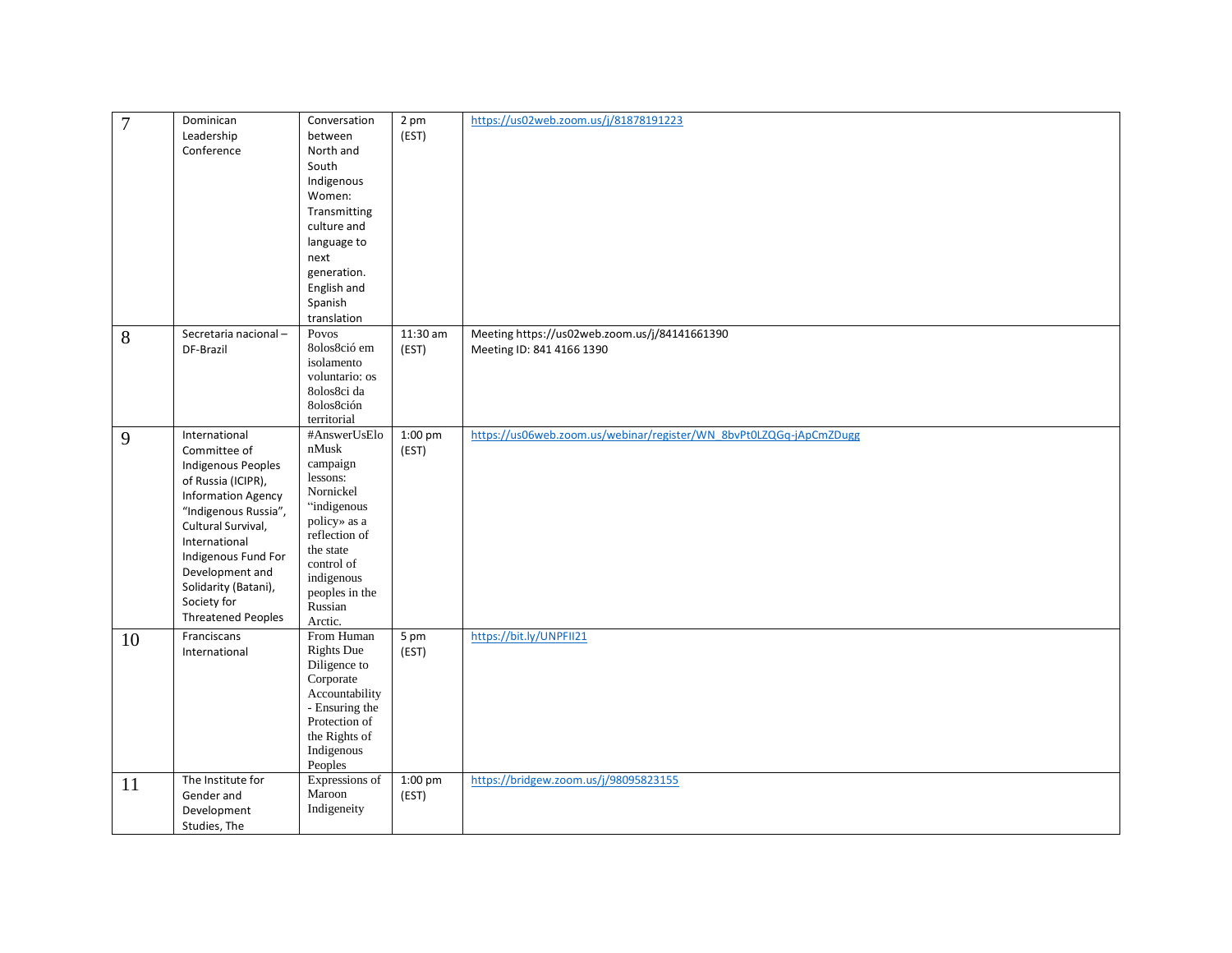|    | University of the<br>West Indies, Trinidad                                                                                      |                                                                                                                                                                |                     |                                                                                                                                                                                     |
|----|---------------------------------------------------------------------------------------------------------------------------------|----------------------------------------------------------------------------------------------------------------------------------------------------------------|---------------------|-------------------------------------------------------------------------------------------------------------------------------------------------------------------------------------|
| 12 | and Tobago<br>Indigenous World<br>Association / Guild of<br>the Jaguar, Quetzal<br>and Stellar Serpent<br>for Decolonization    | COLONIZATI<br>ON, LAND<br><b>AND</b><br><b>DECOLONIZ</b><br>ATION:<br>Indigenous<br>Perspectives<br>Towards<br>Sovereignty &<br>Self-<br>Determination         | 6 pm<br>(EST)       | https://bit.ly/decolnyc                                                                                                                                                             |
| 13 | Zomi Innkuan USA,<br>Inc.                                                                                                       | The language<br>of love for the<br>world                                                                                                                       | 10 am<br>(EST)      | https://cu.law/AILP.SideEvent3                                                                                                                                                      |
| 14 | Asia Indigenous<br>Peoples Pact                                                                                                 | Strengthening<br>democracies in<br>Asia through<br>recognition of<br>Indigenous<br>Peoples right<br>to self-<br>determination<br>as enshrined in<br>the UNDRIP | 8 am (EST)          | https://aippnet.org/event/unpfii-side-event-strengthening-democracies-in-asia-through-recognition-of-indigenous-peoples-<br>right-to-self-determination-as-enshrined-in-the-undrip/ |
| 15 | Conselho Indigenista<br>Missionario CIMI                                                                                        | PPII Voluntary<br>Isolation.<br>Alisamiento<br>Voluntario                                                                                                      | $11:30$ am<br>(EST) | https://us02web.zoom.us/j/84141661390                                                                                                                                               |
| 16 | La Red Xicana<br>Indigena /<br><b>Continental Network</b><br>of Indigenous<br>Women of the<br>Americas (ECMIA-<br>North Region) | Rematriate:<br>Indigenous<br><b>Women Rise</b><br>Against<br>Economic<br>Trauma                                                                                | 12:00 pm<br>(EST)   | https://us06web.zoom.us/webinar/register/WN_j-MshviRSzS4TtCvh2hpBQ                                                                                                                  |
| 17 | <b>Right Energy</b><br>Partnership with<br><b>Indigenous Peoples</b><br>(REP)                                                   | Indigenous<br>peoples<br>advancing the<br>achievement<br>SDG7<br>Towards a Just<br>Energy<br>Transition                                                        | 11:30 am<br>(EST)   | https://us02web.zoom.us/webinar/register/WN_iYsypeu4S8m_IASjW1Xcng                                                                                                                  |
| 18 | United Maroon<br>Peoples                                                                                                        | Who are<br>Maroons and                                                                                                                                         | 1:00 pm<br>(EST)    | https://undp.zoom.us/meeting/register/tZcpcOyhqT0sGdKmjmneKk0BNIl-TGyHyNaR                                                                                                          |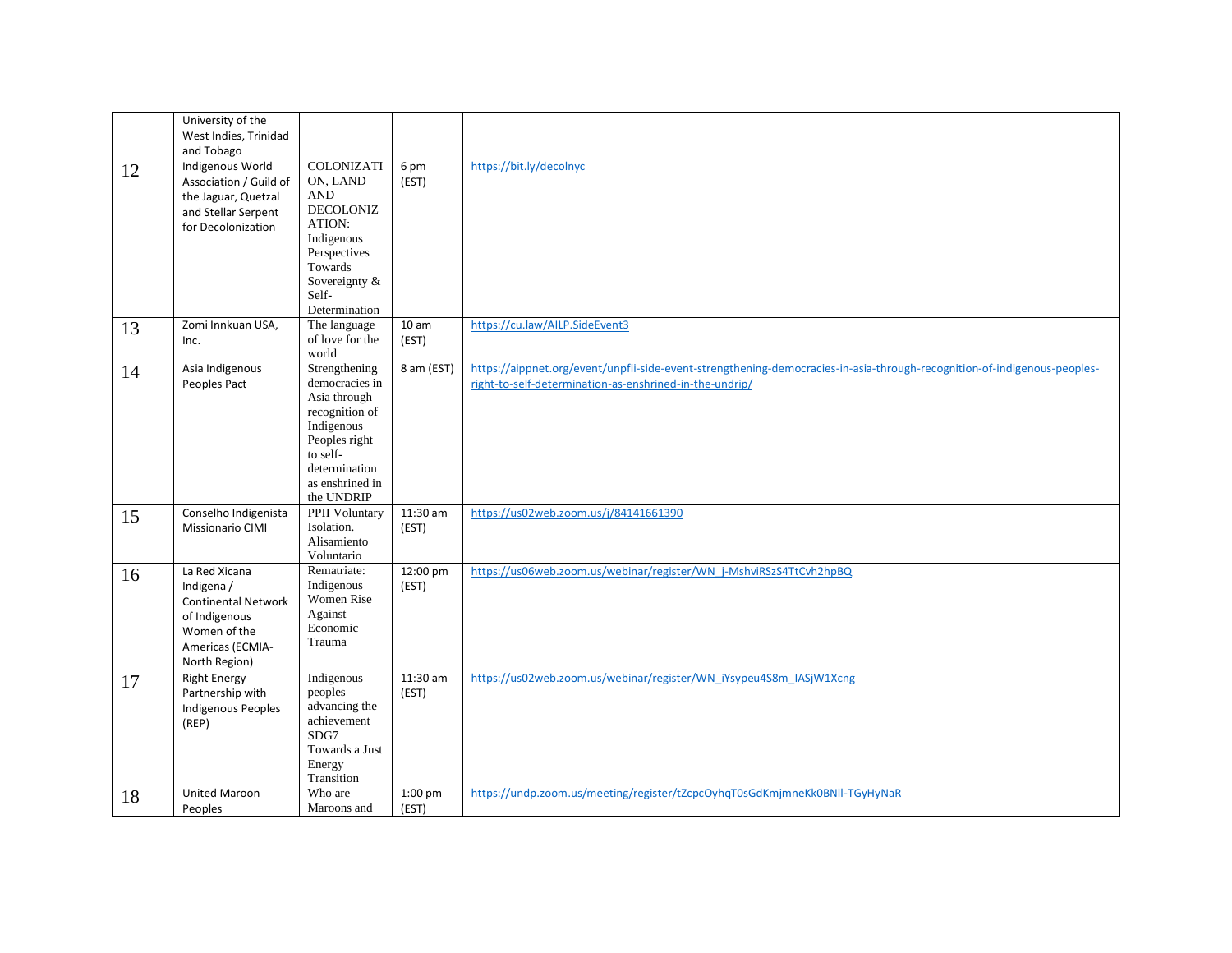|                |                                                                                     | why we are                                                                                                                                                |                                                                          |                                                                      |  |  |  |
|----------------|-------------------------------------------------------------------------------------|-----------------------------------------------------------------------------------------------------------------------------------------------------------|--------------------------------------------------------------------------|----------------------------------------------------------------------|--|--|--|
|                |                                                                                     | Indigenous                                                                                                                                                |                                                                          |                                                                      |  |  |  |
|                | Thursday, 28 April 2022                                                             |                                                                                                                                                           |                                                                          |                                                                      |  |  |  |
| 1              | Pawanka Fund, Nia<br>Tero, Council of<br>Elders                                     | Presentation<br>of the<br>Wayfinders<br>Circle<br>Governance<br>Report                                                                                    | 1 pm<br>(EST)                                                            | https://www.wayfinderscircle.org                                     |  |  |  |
| $\mathbf{2}$   | <b>International Work</b><br>Group for Indigenous<br>Affairs                        | Launch of The<br>Indigenous<br>World 2022-<br>Avoiding a<br>new normal:<br>Indigenous<br>women on the<br>frontline                                        | 1 pm<br>(EST)                                                            | https://us06web.zoom.us/webinar/register/WN_qrOPfaM0TZWm3bg-P-Q9gA   |  |  |  |
| 3              | <b>FILAC</b>                                                                        | Derechos de<br>los Pueblos<br>Indígenas en<br>relación con la<br>matriz<br>energética<br>mundial                                                          | 11:30 am<br>(EST)                                                        | https://filac-org.zoom.us/webinar/register/WN_kp7vgDXpRAu9k1mK4qhQyA |  |  |  |
| $\overline{4}$ | Organized by FAO<br>and the Global Hub<br>on Indigenous<br>Peoples' Food<br>systems | Indigenous<br>Peoples'<br>Biocentric<br>Restoration:<br>How<br>Indigenous<br>Peoples' food<br>systems<br>inform<br>cosmogonic<br>restoration<br>processes | $12:00-$<br>$1:00$ pm $(E)$<br>ST)<br>$6:00-$<br>$7:00$ pm $(R)$<br>ome) | https://fao.zoom.us/webinar/register/WN_3vtrSG-gR7u4tZNdN_n9RQ       |  |  |  |
| 5              | New Zealand Nurses<br>Organisation                                                  | Protecting our<br>rights as<br>Indigenous<br>health warriors<br>in the pursuit<br>of wellbeing                                                            | 4 pm<br>$\overline{\text{EST}}$                                          | To be provided                                                       |  |  |  |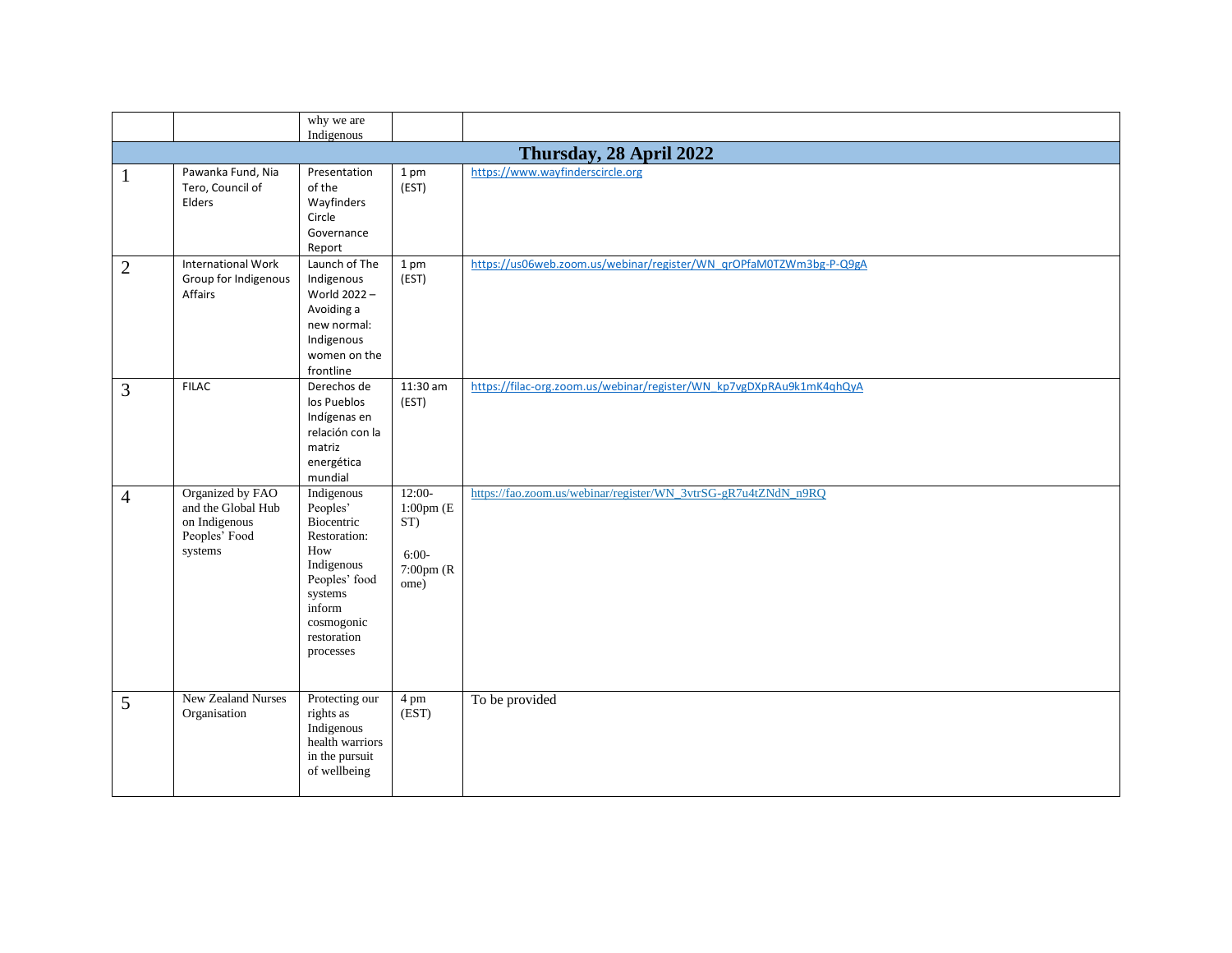| 6              | Secretariat of the<br>Convention on<br><b>Biological Diversity</b><br>$(SCBD)$ ,<br>International<br>Indigenous Forum on<br>Biodiversity (IIFB),<br>Indigenous Womens<br><b>Biodiversity Network</b><br>(IWBN), Red de<br>Mujeres Indigenas<br>sobre Biodiversidad<br>(RMIB), Forest<br>Peoples Programme<br>(FPP), Nia Tero | Indigenous<br>Peoples and<br>the Post-2020<br>Global<br>Biodiversity<br>Framework:<br>Opportunities<br>for actions and<br>collaboration | 11:30 am<br>(EST)   | https://us02web.zoom.us/webinar/register/WN_4LCaVv6jTLmaZJUHwm7l3Q |
|----------------|------------------------------------------------------------------------------------------------------------------------------------------------------------------------------------------------------------------------------------------------------------------------------------------------------------------------------|-----------------------------------------------------------------------------------------------------------------------------------------|---------------------|--------------------------------------------------------------------|
| $\overline{7}$ | Land is Life                                                                                                                                                                                                                                                                                                                 | Unfree, Late<br>and<br>Uninformed<br>Consent from<br>Ethiopia to<br>Asia                                                                | 1 pm<br>(EST)       | https://us02web.zoom.us/webinar/register/WN_w23nPcUMTtm4V2yFuS9-qQ |
| 8              | Native Council of<br>Prince Edward Island                                                                                                                                                                                                                                                                                    | Self-<br>jurisdiction<br>and the<br>Implementatio<br>n of<br>Indigenous<br>Child Welfare<br>Legislation                                 | 11:00 am<br>(EST)   | https://us06web.zoom.us/j/82511907860                              |
| 9              | International<br>Association for the<br>Advancement of<br>Innovative<br>Approaches to<br>Global Challenges<br>IAAI<br>www.glocha.info (in<br>the context of the<br>DigitalArt4Climate<br>initiative<br>https://digitalart4clim<br>ate.space/) & Voices<br>of Amerikua -<br>https://voicesofameri<br>kua.net/ et al.          | Indigenous<br>(Young)<br>Creatives<br>Empowerment<br>through<br>Digital Art<br>(NFTs)                                                   | $10:00$ am<br>(EST) | https://www.glocha.org/unpfii2022-side-event/                      |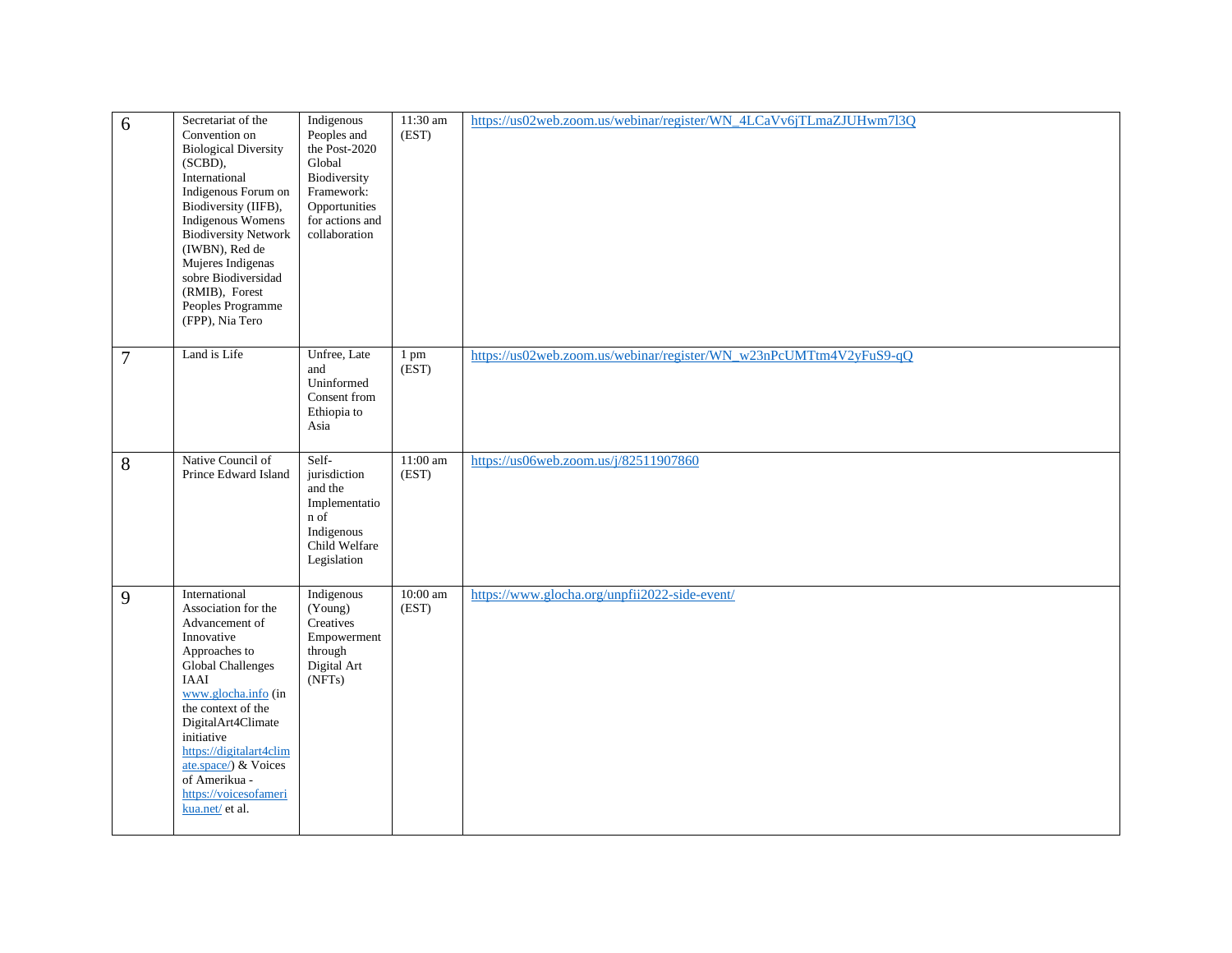| 10             | <b>CLUB OHADA</b><br><b>THIES</b>                                                                  | Vers<br>l'autonomisatio<br>n des peuples<br>indigenes<br>apres Covid-<br>19                                                                                                                                                                                        | 04:00 pm<br>(EST)          | www.ohada.org                                                                                                                                             |
|----------------|----------------------------------------------------------------------------------------------------|--------------------------------------------------------------------------------------------------------------------------------------------------------------------------------------------------------------------------------------------------------------------|----------------------------|-----------------------------------------------------------------------------------------------------------------------------------------------------------|
|                |                                                                                                    |                                                                                                                                                                                                                                                                    |                            | Friday, 29 April 2022                                                                                                                                     |
| $\mathbf{1}$   | Flying eagle woman<br>$fund + peace$<br>development fund-<br>methodist church                      | Memorial for<br>Esmeralda<br>Brown and<br>Patricia Rivera<br>Ryes                                                                                                                                                                                                  | $6:00 \text{ pm}$<br>(EST) | In person: 777 UN Plaza East 44 street and First Ave (The church building)                                                                                |
| $\overline{2}$ | Cultural Survival,<br>Women4Biodiversity<br>, International<br>Indigenous Forum on<br>Biodiversity | Indigenous<br>Peoples,<br>Human Rights<br>Principles, and<br>FPIC in the<br>Post-2020<br>Global<br>Biodiversity<br>Framework/<br>Pueblos<br>Indígenas,<br>Principios de<br>Derechos<br>Humanos y<br>CLPI en el<br>Marco Global<br>de<br>Biodiversidad<br>Post-2020 | $11:15$ am<br>(EST)        | https://tinyurl.com/unpfii29                                                                                                                              |
| 3              | <b>FILAC</b>                                                                                       | Experiencias<br>de resiliencia<br>de las<br>juventudes y<br>mujeres<br>indígenas para<br>el logro del<br>Desarrollo<br>Sostenible                                                                                                                                  | $11:30$ am<br>(EST)        | https://filac-org.zoom.us/webinar/register/WN_rRAjLnnfSTqDcs3-5uncvw                                                                                      |
| $\overline{4}$ | Instituto Nacional de<br>los Pueblos<br>Indígenas (Mexico)                                         | Acciones de<br>México en<br>2022 en<br>cumplimiento<br>del Decenio<br>Internacional                                                                                                                                                                                | $1:00$ pm<br>(EST)         | https://www.gob.mx/inpi/es/articulos/acciones-de-mexico-en-2022-en-cumplimiento-del-decenio-internacional-de-las-<br>lenguas-indigenas-2022-2032?idiom=es |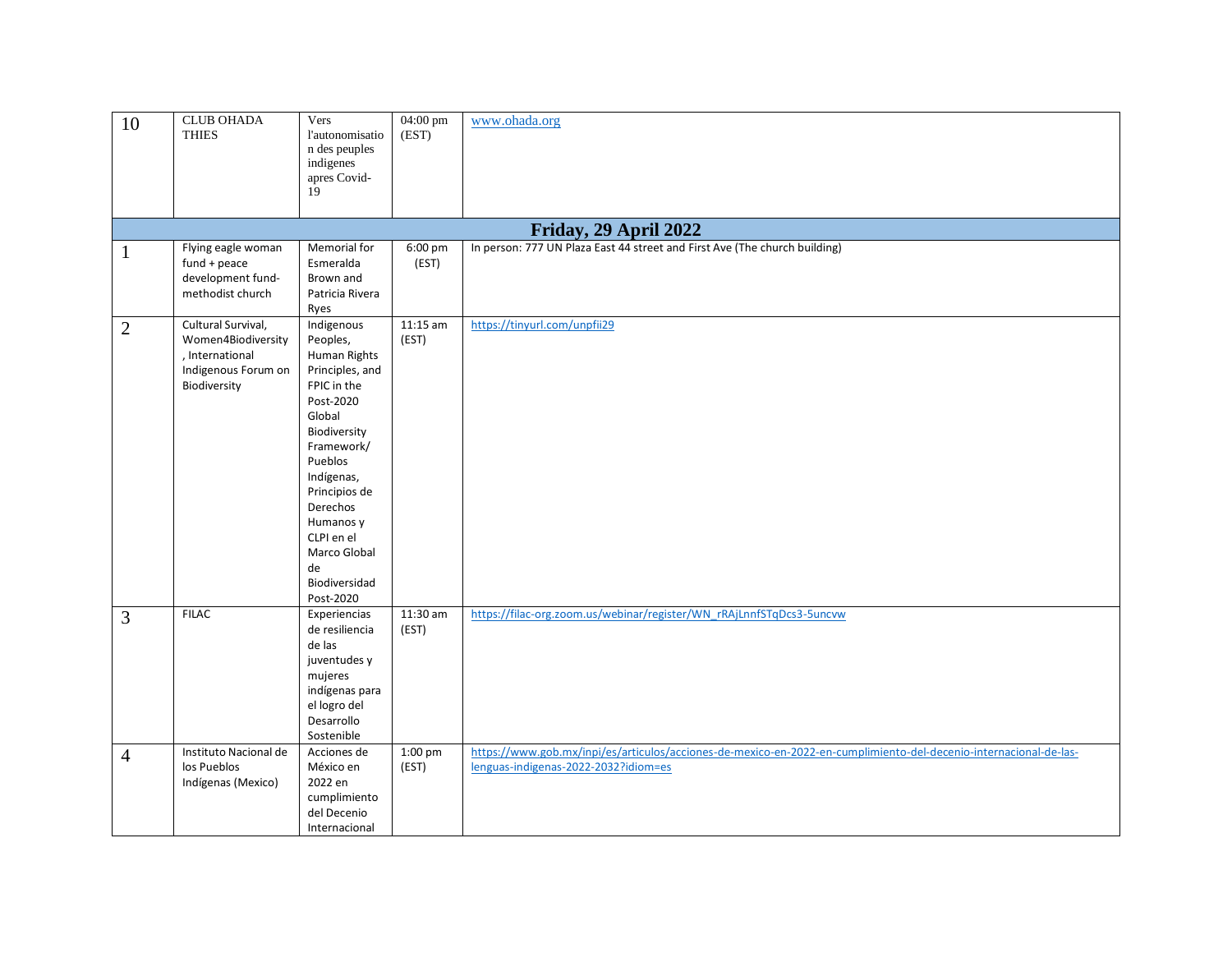|   |                                                                                                                                                                               | de las Lenguas<br>Indígenas                                                                                                                               |                                                               |                                                                                                                                                                                                                                                                                                                                                                                                                                           |
|---|-------------------------------------------------------------------------------------------------------------------------------------------------------------------------------|-----------------------------------------------------------------------------------------------------------------------------------------------------------|---------------------------------------------------------------|-------------------------------------------------------------------------------------------------------------------------------------------------------------------------------------------------------------------------------------------------------------------------------------------------------------------------------------------------------------------------------------------------------------------------------------------|
| 5 | Asociación<br>Sobrevivencia<br>Cultural                                                                                                                                       | Socializar el rol<br>de las mujeres<br>en los medios<br>de<br>comunicación<br>comunitarios y<br>el aporte de<br>las mujeres en<br>el desarrollo<br>local. | 12:00 pm<br>(EST)                                             | https://us02web.zoom.us/j/83510797391?pwd=ODAzVW1jUXRPTUEwTTFDZTlnWEhgZz09                                                                                                                                                                                                                                                                                                                                                                |
| 6 | The Danish Institute<br>of Human Rights and<br>IWGIA, co-sponsored<br>by the Indigenous<br>Peoples' Major<br>Group for<br>Sustainable<br>Development and<br>supported by FAO. | Addressing<br>human rights<br>of Indigenous<br>Peoples in<br>SDG 14 and<br>the Blue<br>Economy                                                            | 7:45-8:45<br>am (EST)<br>$1:45-2:45$<br>pm (Rome<br>$\lambda$ | https://us06web.zoom.us/webinar/register/WN_7uRblk5BQx-6DQQPuLqF2g                                                                                                                                                                                                                                                                                                                                                                        |
| 7 | Asia Indigenous<br>Peoples Pact,<br>Diplomacy Training<br>Programme,<br><b>International Work</b><br>Group for Indigenous<br><b>Affairs</b>                                   | The Right to<br>Free Prior<br>Informed<br>Consent and<br>the Duty of<br>Due Diligence:<br><b>Business and</b><br>the Rights of<br>Indigenous<br>peoples   | 9:00 PM<br>(EST)                                              | https://aippnet.org/event/unpfii-side-event-the-right-to-free-prior-informed-consent-and-the-duty-of-due-<br>diligence-business-and-the-rights-of-indigenous-peoples/                                                                                                                                                                                                                                                                     |
| 8 | Semilla Warunkwa                                                                                                                                                              | Voces de las<br>Autoridades<br>Indigenas en<br>Bakata,<br>Colombia-<br>Minga en el<br>Parque<br>Nacional                                                  | $6:00$ pm<br>(EST)                                            | In person. En persona:<br>"Terraza 7" 40-19 Gleane St, Queens, NY 11373 [30 min de la ONU] Contact : 718-433-6900 - Saldremos el<br>viernes de la ONU rumbo allí si nos quieres acompañar                                                                                                                                                                                                                                                 |
| 9 | <b>Bianca Easterling</b>                                                                                                                                                      | The Consistent<br>$Re-$<br>traumatization<br>of a Native<br>American<br>Community<br>from Climate                                                         | 02:00 pm<br>(EST)                                             | Bianca Easterling is inviting you to a scheduled Zoom meeting. Topic: The Consistent Re-traumatization of a<br>Native American Community from Climate Change: The Case of the Underserved Lumbee Tribe and Urgency<br>for Recovery Time: Apr 29, 2022 02:00 PM Eastern Time (US and Canada) Join Zoom Meeting<br>https://us04web.zoom.us/j/73884854536?pwd=lQNoy Fs_zjAeflzN7Tuhb0N83ISlk.1 Meeting ID: 738 8485<br>4536 Passcode: 2WBLCg |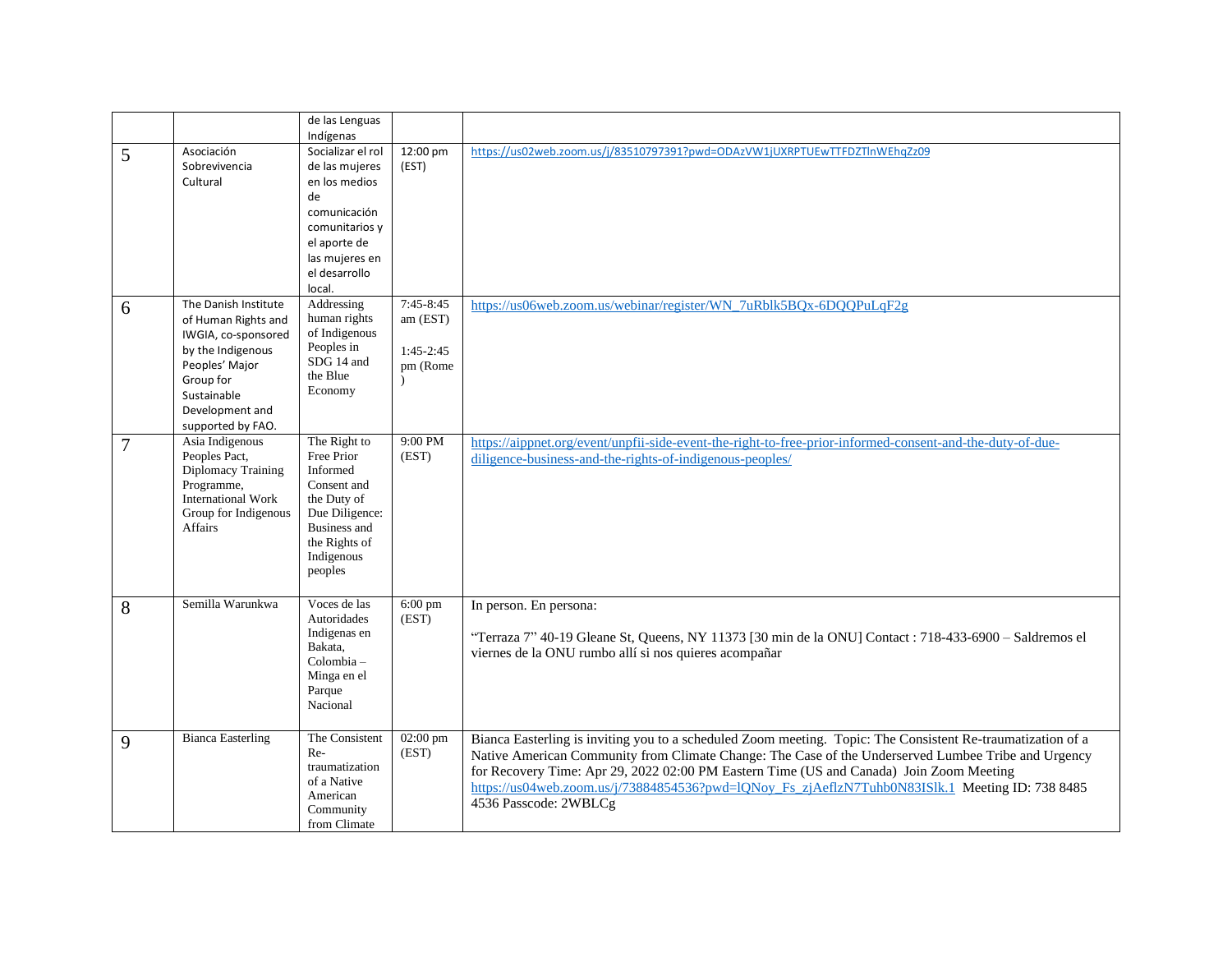| 10           | Asociación<br>Sobrevivencia | Change: The<br>Case of the<br>Underserved<br>Lumbee Tribe<br>and Urgency<br>for Recovery<br>Socializar el<br>rol de las                                                                         | 12:00 pm<br>(EST)   | https://us02web.zoom.us/j/83510797391?pwd=ODAzVW1jUXRPTUEwTTFDZTlnWEhqZz09 |
|--------------|-----------------------------|-------------------------------------------------------------------------------------------------------------------------------------------------------------------------------------------------|---------------------|----------------------------------------------------------------------------|
|              | Cultural                    | mujeres en los<br>medios de<br>comunicación<br>comunitarios y<br>el aporte de las<br>mujeres en el<br>desarrollo<br>local.                                                                      |                     |                                                                            |
|              |                             |                                                                                                                                                                                                 |                     | Saturday, 30 April 2022                                                    |
|              |                             |                                                                                                                                                                                                 |                     |                                                                            |
|              |                             |                                                                                                                                                                                                 |                     |                                                                            |
|              |                             |                                                                                                                                                                                                 |                     |                                                                            |
|              |                             |                                                                                                                                                                                                 |                     |                                                                            |
|              |                             |                                                                                                                                                                                                 |                     | <b>Sunday, 1 May 2022</b>                                                  |
|              |                             |                                                                                                                                                                                                 |                     |                                                                            |
|              |                             |                                                                                                                                                                                                 |                     |                                                                            |
|              |                             |                                                                                                                                                                                                 |                     |                                                                            |
|              |                             |                                                                                                                                                                                                 |                     |                                                                            |
|              |                             |                                                                                                                                                                                                 |                     | Monday, 2 May 2022                                                         |
| $\mathbf{1}$ | <b>Cultural Survival</b>    | Indigenous<br>youth on the<br>frontlines:<br>Using<br>community<br>media 14olos<br>in defending<br>Indigenous<br>lands.<br>/Jóvenes<br>Indígenas en<br>primera línea:<br>uso de<br>herramientas | $11:15$ am<br>(EST) | https://tinyurl.com/unpfiiyouth                                            |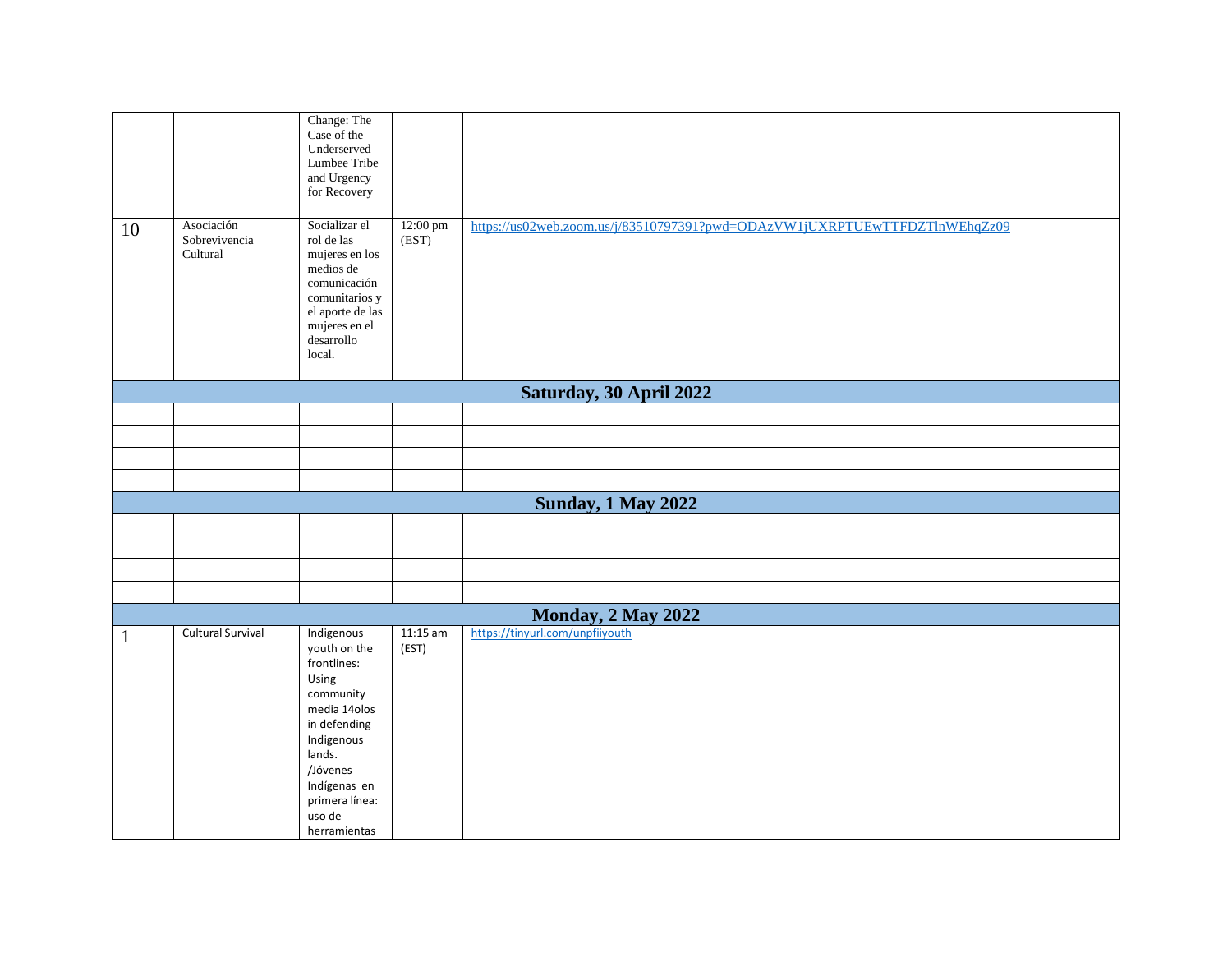|                |                                                                                    | de medios<br>comunitarios<br>para defender                                                                                                                   |                             |                                                                                                                                                                                                                                                                                                                                                                                                                                                                                                                                                                                  |
|----------------|------------------------------------------------------------------------------------|--------------------------------------------------------------------------------------------------------------------------------------------------------------|-----------------------------|----------------------------------------------------------------------------------------------------------------------------------------------------------------------------------------------------------------------------------------------------------------------------------------------------------------------------------------------------------------------------------------------------------------------------------------------------------------------------------------------------------------------------------------------------------------------------------|
|                |                                                                                    | las tierras                                                                                                                                                  |                             |                                                                                                                                                                                                                                                                                                                                                                                                                                                                                                                                                                                  |
| $\overline{2}$ | First Peoples<br>Worldwide                                                         | Indígenas<br>Virtual<br>training:<br>Indigenous<br>Shareholder<br>Advocacy &<br>Leadership<br>Training:<br>Operationalizi<br>ng FPIC in the<br>Transition to | $1:30$ pm<br>(EST)          | https://www.colorado.edu/program/fpw/2022/04/08/unpfii-2022-side-events-indigenous-led-transition-minerals-panel-and-<br>fpic-leadership                                                                                                                                                                                                                                                                                                                                                                                                                                         |
| 3              | The International<br><b>Federation for Peace</b><br>and Sustainable<br>Development | Net Zero<br>IFPSD's<br>Symposium on<br>President<br>Biden signing<br>of the VAWA<br>act for the<br>protection of<br>indigenous<br>women.                     | 11:30 am<br>(EST)           | https://www.eventbrite.com/e/ifpsd-symposium-on-the-occassion-of-the-21st-session-of-the-unpfii-tickets-321695819857                                                                                                                                                                                                                                                                                                                                                                                                                                                             |
| $\overline{4}$ | Man Up Campaign<br>US, Inc.                                                        | Informe sobre<br>el estado de los<br>Derechos<br>Indígenas y<br>Derechos<br>Humanos en<br>Cazones,<br>Mexico                                                 | 12:00 pm<br>(EST)           | https://us02web.zoom.us/j/89674851612                                                                                                                                                                                                                                                                                                                                                                                                                                                                                                                                            |
| 5              | National Indigenous<br>Disabled Women<br><b>Association Nepal</b>                  | Building a<br>Better World:<br>Meaningful<br>Participation<br>of Indigenous<br>Peoples with<br><b>Disabilities</b>                                           | 09:00 am<br>(EST)           | https://us02web.zoom.us/j/87925487246                                                                                                                                                                                                                                                                                                                                                                                                                                                                                                                                            |
| 6              | Edfu Foundation Inc.                                                               | Intersectionalit<br>y of<br>Indigenous<br>Culture                                                                                                            | $03:00 \text{ pm}$<br>(EST) | https://us02web.zoom.us/j/89829291251                                                                                                                                                                                                                                                                                                                                                                                                                                                                                                                                            |
| $\overline{7}$ | Hawai'i Institute for<br>Human Rights                                              | Pacific<br>Peoples'<br>Movement for<br>Moananuiakea                                                                                                          | 02:00 pm<br>(EST)           | Joshua Cooper is inviting you to a scheduled Zoom meeting. Topic: Joshua Cooper's Personal Meeting Room Join Zoom<br>Meeting https://hawaii.zoom.us/j/2367669011 Meeting ID: 236 766 9011 Passcode: 2021 One tap mobile<br>+16027530140,,2367669011#,,,,*2021# US (Phoenix) +16692192599,,2367669011#,,,,*2021# US (San Jose) Dial by your<br>$+16027530140$ US (Phoenix)<br>$+16692192599US(San Jose)$<br>$+16699006833$ US (San Jose)<br>location<br>$+1$<br>720 928 9299 US (Denver)<br>+1 971 247 1195 US (Portland)<br>+1 206 337 9723 US (Seattle)<br>$+1$ 213 338 8477 US |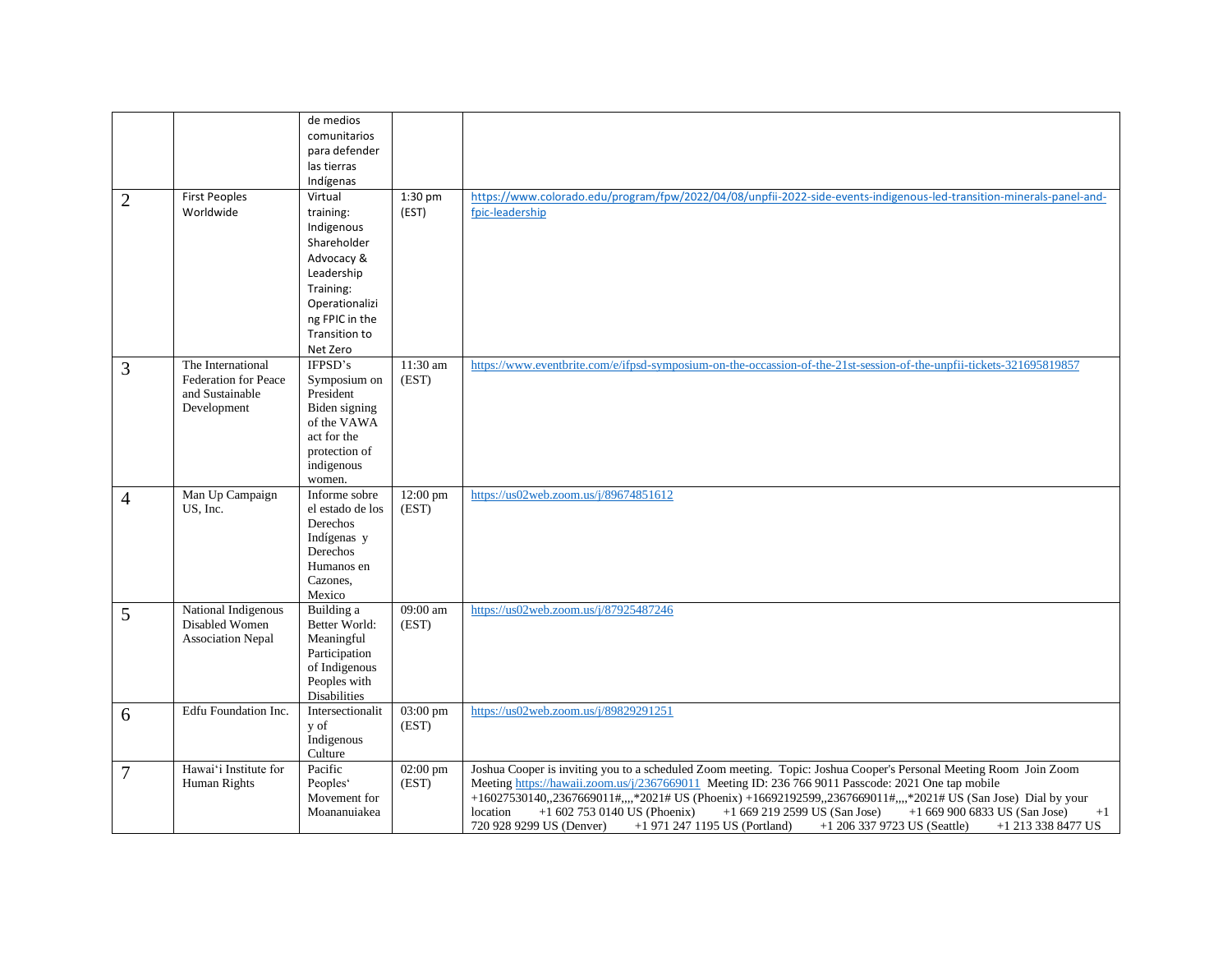|                |                       |                        |                    | (Los Angeles)<br>$+1$ 253 215 8782 US (Tacoma)<br>$+1$ 346 248 7799 US (Houston)<br>$+1$ 470 381 2552 US (Atlanta)    |
|----------------|-----------------------|------------------------|--------------------|-----------------------------------------------------------------------------------------------------------------------|
|                |                       |                        |                    | $+1$ 646 518 9805 US (New York)<br>$+1$ 651 372 8299 US (Minnesota)<br>$+1$ 786 635 1003 US (Miami)<br>$+1929205$     |
|                |                       |                        |                    | 6099 US (New York)<br>$+1$ 267 831 0333 US (Philadelphia)<br>$+1$ 301 715 8592 US (Washington DC)<br>$+1312626$       |
|                |                       |                        |                    | 6799 US (Chicago)<br>$+14702509358$ US (Atlanta) Meeting ID: 236 766 9011 Passcode: 2021 Find your local number:      |
|                |                       |                        |                    | https://hawaii.zoom.us/u/ajg5C3SA8 Join by SIP 2367669011@zoomcrc.com Join by H.323 162.255.37.11 (US West)           |
|                |                       |                        |                    | 162.255.36.11 (US East) 115.114.131.7 (India Mumbai) 115.114.115.7 (India Hyderabad) 213.19.144.110 (Amsterdam        |
|                |                       |                        |                    | Netherlands) 213.244.140.110 (Germany) 103.122.166.55 (Australia Sydney) 103.122.167.55 (Australia Melbourne)         |
|                |                       |                        |                    | 209.9.211.110 (Hong Kong SAR) 64.211.144.160 (Brazil) 69.174.57.160 (Canada Toronto) 65.39.152.160 (Canada Vancouver) |
|                |                       |                        |                    | 207.226.132.110 (Japan Tokyo) 149.137.24.110 (Japan Osaka) Meeting ID: 236 766 9011 Passcode: 2021                    |
| 8              | Hawai'i Institute for | Human Rights           | $06:00 \text{ pm}$ | Joshua Cooper is inviting you to a scheduled Zoom meeting. Topic: Joshua Cooper's Personal Meeting Room Join Zoom     |
|                | Human Rights          | in Asia: Right         | (EST)              | Meeting https://hawaii.zoom.us/j/2367669011 Meeting ID: 236 766 9011 Passcode: 2021 One tap mobile                    |
|                |                       | of Self-               |                    | +16027530140,,2367669011#,,,,*2021# US (Phoenix) +16692192599,,2367669011#,,,,*2021# US (San Jose) Dial by your       |
|                |                       | Determination          |                    | $+16692192599$ US (San Jose) $+16699006833$ US (San Jose)<br>location<br>$+16027530140$ US (Phoenix)<br>$+1$          |
|                |                       | to Sustainable         |                    | +1 971 247 1195 US (Portland)<br>$+1$ 206 337 9723 US (Seattle)<br>720 928 9299 US (Denver)<br>$+1$ 213 338 8477 US   |
|                |                       | Development;           |                    | +1 346 248 7799 US (Houston)<br>$+1$ 253 215 8782 US (Tacoma)<br>$+1$ 470 381 2552 US (Atlanta)<br>(Los Angeles)      |
|                |                       | Grassroots             |                    | $+16465189805$ US (New York)<br>+1 651 372 8299 US (Minnesota)<br>$+1$ 786 635 1003 US (Miami)<br>$+1929205$          |
|                |                       | Movement for           |                    | 6099 US (New York)<br>$+1$ 267 831 0333 US (Philadelphia)<br>$+1$ 301 715 8592 US (Washington DC)<br>$+1312626$       |
|                |                       | <b>Global Rights</b>   |                    | +1 470 250 9358 US (Atlanta) Meeting ID: 236 766 9011 Passcode: 2021 Find your local number:<br>6799 US (Chicago)     |
|                |                       | & Goals                |                    | https://hawaii.zoom.us/u/ajg5C3SA8 Join by SIP 2367669011@zoomcrc.com Join by H.323 162.255.37.11 (US West)           |
|                |                       |                        |                    | 162.255.36.11 (US East) 115.114.131.7 (India Mumbai) 115.114.115.7 (India Hyderabad) 213.19.144.110 (Amsterdam        |
|                |                       |                        |                    | Netherlands) 213.244.140.110 (Germany) 103.122.166.55 (Australia Sydney) 103.122.167.55 (Australia Melbourne)         |
|                |                       |                        |                    | 209.9.211.110 (Hong Kong SAR) 64.211.144.160 (Brazil) 69.174.57.160 (Canada Toronto) 65.39.152.160 (Canada Vancouver) |
|                |                       |                        |                    | 207.226.132.110 (Japan Tokyo) 149.137.24.110 (Japan Osaka) Meeting ID: 236 766 9011 Passcode: 2021                    |
| 9              | Hawai'i Institute for | Human Rights           | 05:00 pm           | Joshua Cooper is inviting you to a scheduled Zoom meeting. Topic: Joshua Cooper's Personal Meeting Room Join Zoom     |
|                | Human Rights          | <b>Based</b>           | (EST)              | Meeting https://hawaii.zoom.us/j/2367669011 Meeting ID: 236 766 9011 Passcode: 2021 One tap mobile                    |
|                |                       | Approach to            |                    | +16027530140,,2367669011#,,,,*2021# US (Phoenix) +16692192599,,2367669011#,,,,*2021# US (San Jose) Dial by your       |
|                |                       | Achieve the            |                    | location<br>$+1$ 602 753 0140 US (Phoenix)<br>$+16692192599$ US (San Jose)<br>$+16699006833$ US (San Jose)<br>$+1$    |
|                |                       | <b>UN 2030</b>         |                    | 720 928 9299 US (Denver)<br>$+1$ 971 247 1195 US (Portland)<br>$+1$ 206 337 9723 US (Seattle)<br>+1 213 338 8477 US   |
|                |                       | Agenda &               |                    | +1 253 215 8782 US (Tacoma)<br>$+1$ 346 248 7799 US (Houston)<br>$+1$ 470 381 2552 US (Atlanta)<br>(Los Angeles)      |
|                |                       | Paris                  |                    | $+1$ 646 518 9805 US (New York)<br>$+1$ 651 372 8299 US (Minnesota)<br>$+1$ 786 635 1003 US (Miami)<br>$+1929205$     |
|                |                       | Agreement:             |                    | 6099 US (New York)<br>$+1$ 267 831 0333 US (Philadelphia)<br>$+1$ 301 715 8592 US (Washington DC)<br>$+1312626$       |
|                |                       | <b>Potential Paths</b> |                    | +1 470 250 9358 US (Atlanta) Meeting ID: 236 766 9011 Passcode: 2021 Find your local number:<br>6799 US (Chicago)     |
|                |                       | to Protect the         |                    | https://hawaii.zoom.us/u/ajg5C3SA8 Join by SIP 2367669011@zoomcrc.com Join by H.323 162.255.37.11 (US West)           |
|                |                       | Pacific Around         |                    | 162.255.36.11 (US East) 115.114.131.7 (India Mumbai) 115.114.115.7 (India Hyderabad) 213.19.144.110 (Amsterdam        |
|                |                       | the UN UPR,            |                    | Netherlands) 213.244.140.110 (Germany) 103.122.166.55 (Australia Sydney) 103.122.167.55 (Australia Melbourne)         |
|                |                       | the VNR and            |                    | 209.9.211.110 (Hong Kong SAR) 64.211.144.160 (Brazil) 69.174.57.160 (Canada Toronto) 65.39.152.160 (Canada Vancouver) |
|                |                       | <b>NDCs</b>            |                    | 207.226.132.110 (Japan Tokyo) 149.137.24.110 (Japan Osaka) Meeting ID: 236 766 9011 Passcode: 2021                    |
|                |                       |                        |                    |                                                                                                                       |
|                |                       |                        |                    | Tuesday, 3 May 2022                                                                                                   |
| -1             | UNDP, GEF,            | Indigenous             | 9 am (EST)         | https://sgp.undp.org/our-approach-153/indigenous-peoples-fellowship-initiative.html                                   |
|                | Conservation          | Peoples                |                    |                                                                                                                       |
|                | International, IUCN   | Fellowships:           |                    |                                                                                                                       |
|                |                       | GEF SGP and            |                    |                                                                                                                       |
|                |                       | the Inclusive          |                    |                                                                                                                       |
|                |                       | Conservation           |                    |                                                                                                                       |
|                |                       | Initiative             |                    |                                                                                                                       |
| $\overline{2}$ | World Health          | Indigenous             | Western            | Register in advance:                                                                                                  |
|                | Organization          | Peoples and            | Pacific,           | https://who.zoom.us/meeting/register/tJwsdOqhrz0rHNOl7Os_a3xuOAJLF6CTkHvU                                             |
|                |                       | Tackling               | parts of           |                                                                                                                       |
|                |                       |                        | Europe,            |                                                                                                                       |
|                |                       |                        |                    |                                                                                                                       |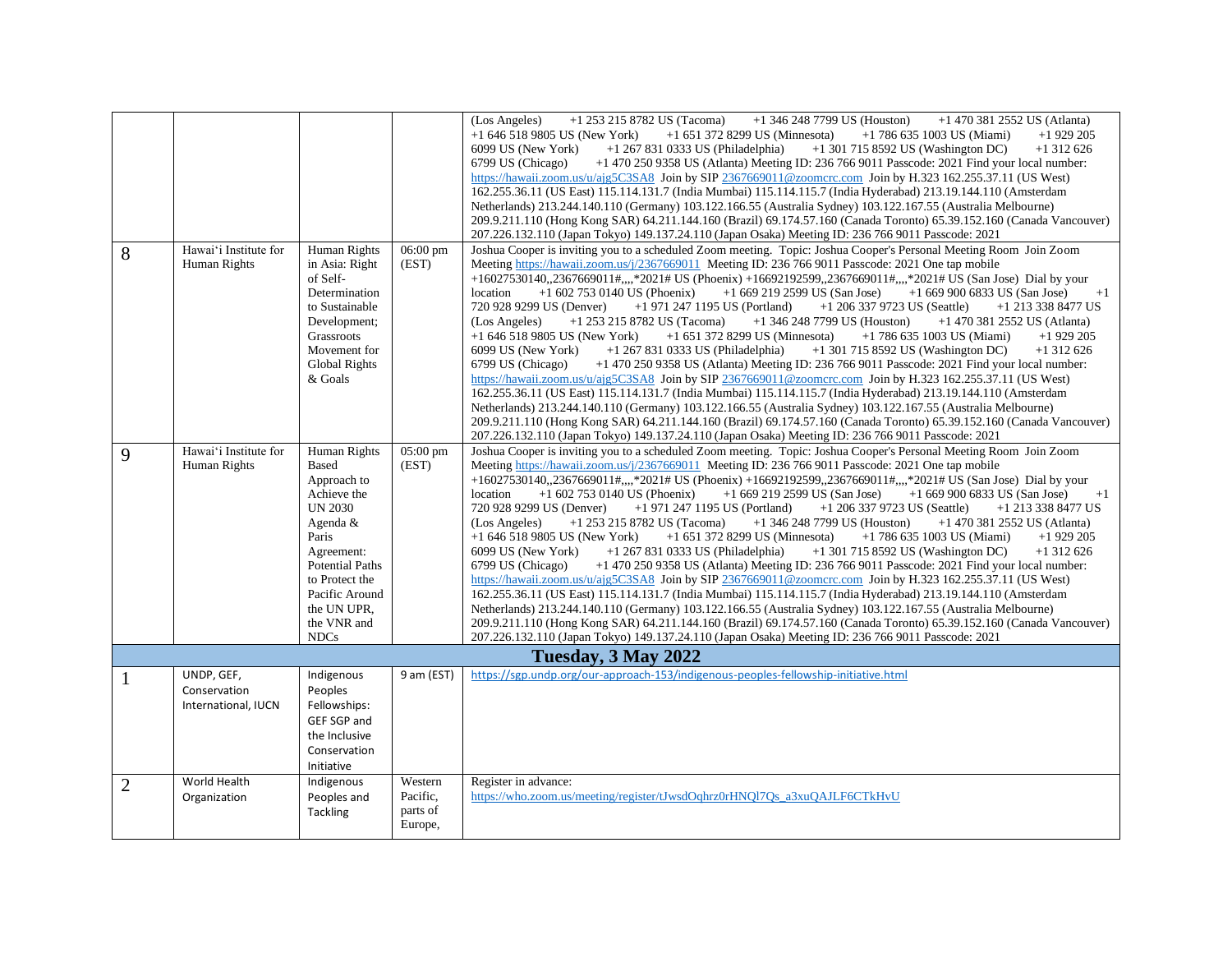|                |                    | Health         | Eastern             |                                                                           |
|----------------|--------------------|----------------|---------------------|---------------------------------------------------------------------------|
|                |                    |                |                     |                                                                           |
|                |                    | Inequities     | Mediterra           |                                                                           |
|                |                    |                | nean,               |                                                                           |
|                |                    |                | South-              |                                                                           |
|                |                    |                | East Asia           |                                                                           |
|                |                    |                | Time:               |                                                                           |
|                |                    |                | $07\mathrm{h}00$ to | Register in advance:                                                      |
|                |                    |                | 08h30               | https://who.zoom.us/meeting/register/tJYkc-2uqzgpGdCxlF-nt--Tu6cXvUmuG-8Z |
|                |                    |                | CEST/17h            |                                                                           |
|                |                    |                | $00\ {\rm to}$      |                                                                           |
|                |                    |                | 18h30               |                                                                           |
|                |                    |                |                     |                                                                           |
|                |                    |                | (New                |                                                                           |
|                |                    |                | Zealand             |                                                                           |
|                |                    |                | time,               |                                                                           |
|                |                    |                | <b>NZST</b>         |                                                                           |
|                |                    |                |                     |                                                                           |
|                |                    |                | Americas,           |                                                                           |
|                |                    |                | Africa,             |                                                                           |
|                |                    |                | Europe              |                                                                           |
|                |                    |                | and                 |                                                                           |
|                |                    |                | Eastern             |                                                                           |
|                |                    |                | Mediterra           |                                                                           |
|                |                    |                | nean                |                                                                           |
|                |                    |                | Simultane           |                                                                           |
|                |                    |                | ous                 |                                                                           |
|                |                    |                | interpretat         |                                                                           |
|                |                    |                | ion                 |                                                                           |
|                |                    |                | Spanish-            |                                                                           |
|                |                    |                | English             |                                                                           |
|                |                    |                | available           |                                                                           |
|                |                    |                | Time:               |                                                                           |
|                |                    |                |                     |                                                                           |
|                |                    |                | 17h00 to            |                                                                           |
|                |                    |                | 18h30               |                                                                           |
|                |                    |                | CEST/11h            |                                                                           |
|                |                    |                | $00\ {\rm to}$      |                                                                           |
|                |                    |                | 12h30               |                                                                           |
|                |                    |                | (New                |                                                                           |
|                |                    |                | York                |                                                                           |
|                |                    |                | time, EDT           |                                                                           |
|                |                    |                |                     |                                                                           |
|                |                    |                |                     |                                                                           |
| $\overline{3}$ | University of      | Implementing   | 1 <sub>pm</sub>     | https://cu.law/AILP-SideEvent2                                            |
|                | Colorado School of | the UN         | (EST)               |                                                                           |
|                | Law and Native     | Declaration on |                     |                                                                           |
|                |                    |                |                     |                                                                           |
|                | American Rights    | the Rights of  |                     |                                                                           |
|                | Fund               | Indigenous     |                     |                                                                           |
|                |                    | Peoples in the |                     |                                                                           |
|                |                    | U.S.           |                     |                                                                           |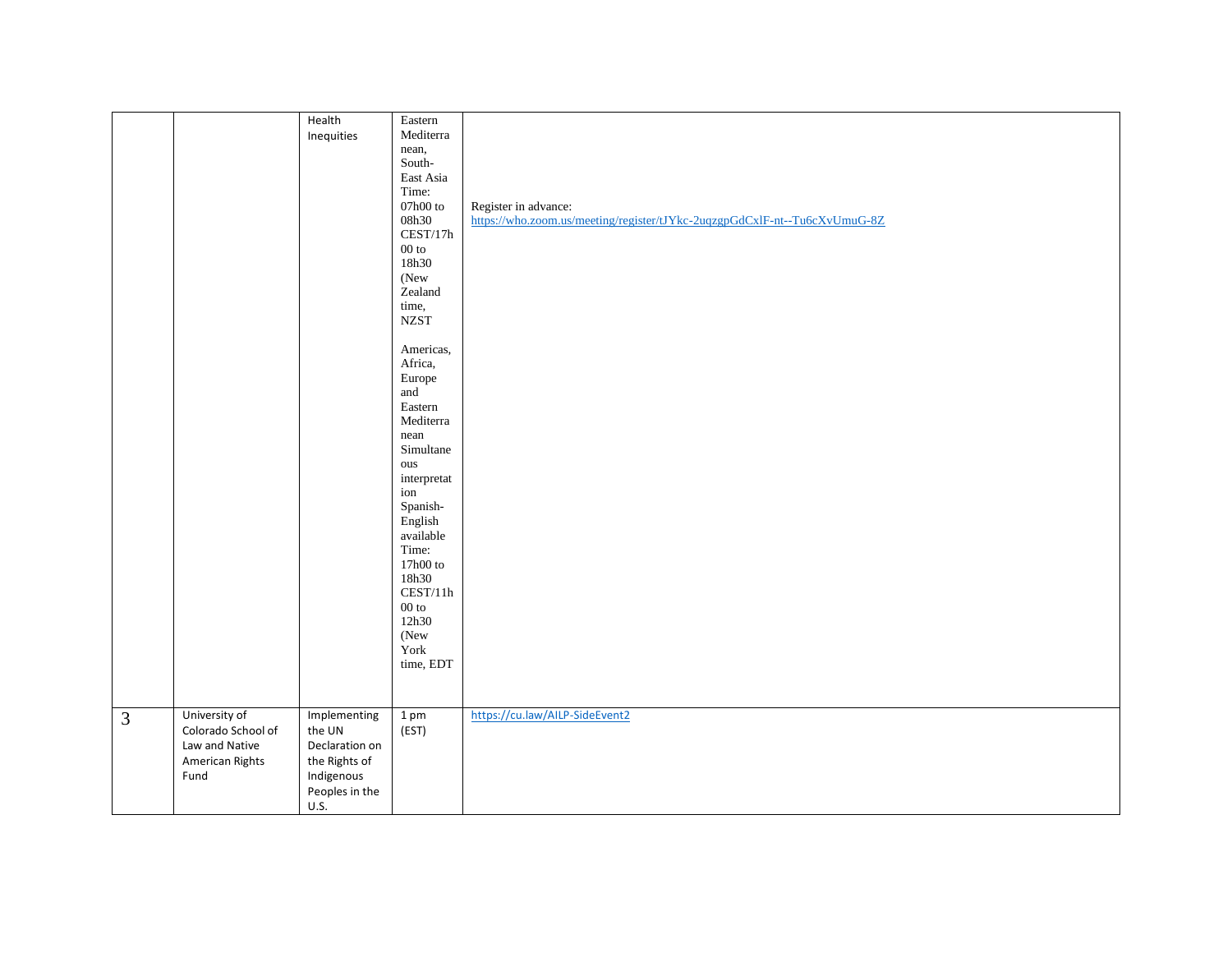| $\overline{4}$<br>5 | Congress of<br>Aboriginal People<br>NGO Working Group<br>to End Homelessness<br>(WGEH), Institute of<br>the Blessed Virgin<br>Mary, UNANIMA, | Creating an<br>Indigenous<br>Underclass:<br>The Off-<br>Reserve<br>Educational<br>Experience in<br>Canada<br>For Indigenous<br>people,<br>preserving<br>home,<br>culture, and | 1 pm<br>(EST)<br>2 pm<br>(EST) | https://us02web.zoom.us/webinar/register/WN_nBRUrNlwRFulR2SCJNZXFQ<br>https://us06web.zoom.us/j/87544085177?pwd=ZDZzUlRhNHkvbHQzbmtoZEw4eHBQdz09                                                                                                                                                                                           |
|---------------------|----------------------------------------------------------------------------------------------------------------------------------------------|-------------------------------------------------------------------------------------------------------------------------------------------------------------------------------|--------------------------------|--------------------------------------------------------------------------------------------------------------------------------------------------------------------------------------------------------------------------------------------------------------------------------------------------------------------------------------------|
|                     | <b>VIVAT International</b>                                                                                                                   | community is<br>a human right                                                                                                                                                 |                                |                                                                                                                                                                                                                                                                                                                                            |
| 6                   | Conservation<br>International                                                                                                                | Strengthening<br>Partnerships<br>to Integrate<br><b>IPLC</b><br>Knowledge<br>Systems in<br>Public Health<br>Response                                                          | 1:30 pm<br>(EST)               | https://www.dgmglobal.org/blog/unpfii-2022                                                                                                                                                                                                                                                                                                 |
| 7                   | Comisión<br>Presidencial contra la<br>Discriminación y el<br>Racismo contra los<br>Pueblos Indígenas en<br>Guatemala -<br>CODISRA-           | Avances y<br>desafíos del<br>Estado de<br>Guatemala<br>para erradicar<br>el Racismo y la<br>Discriminación<br>hacia los<br>Pueblos<br>Indígenas en<br>Guatemala               | 11:00 am<br>(EST)              | https://zoom.us/j/95786042335?pwd=NHdIVlViVy9odG5DdVlRVmhOV3RLdz09                                                                                                                                                                                                                                                                         |
| 8                   | Land is Life; GTI PIACI                                                                                                                      | Human Rights<br>Violations of<br>Indigenous<br>Peoples Living<br>in Voluntary<br>Isolation by<br>Companies in<br>the Amazon<br>and Gran<br>Chaco                              | $1:15$ pm<br>(EST)             | https://us02web.zoom.us/webinar/register/WN_OxZEyRX-S9KGuyjIpfpZug                                                                                                                                                                                                                                                                         |
| 9                   | Hawai'i Institute for<br>Human Rights                                                                                                        | Language of<br>La Hui: Hawai'i                                                                                                                                                | 11:30 pm<br>(EST)              | Joshua Cooper is inviting you to a scheduled Zoom meeting. Topic: Joshua Cooper's Personal Meeting Room Join Zoom<br>Meeting https://hawaii.zoom.us/j/2367669011 Meeting ID: 236 766 9011 Passcode: 2021 One tap mobile<br>+16027530140,,2367669011#,,,,*2021# US (Phoenix) +16692192599,,2367669011#,,,,*2021# US (San Jose) Dial by your |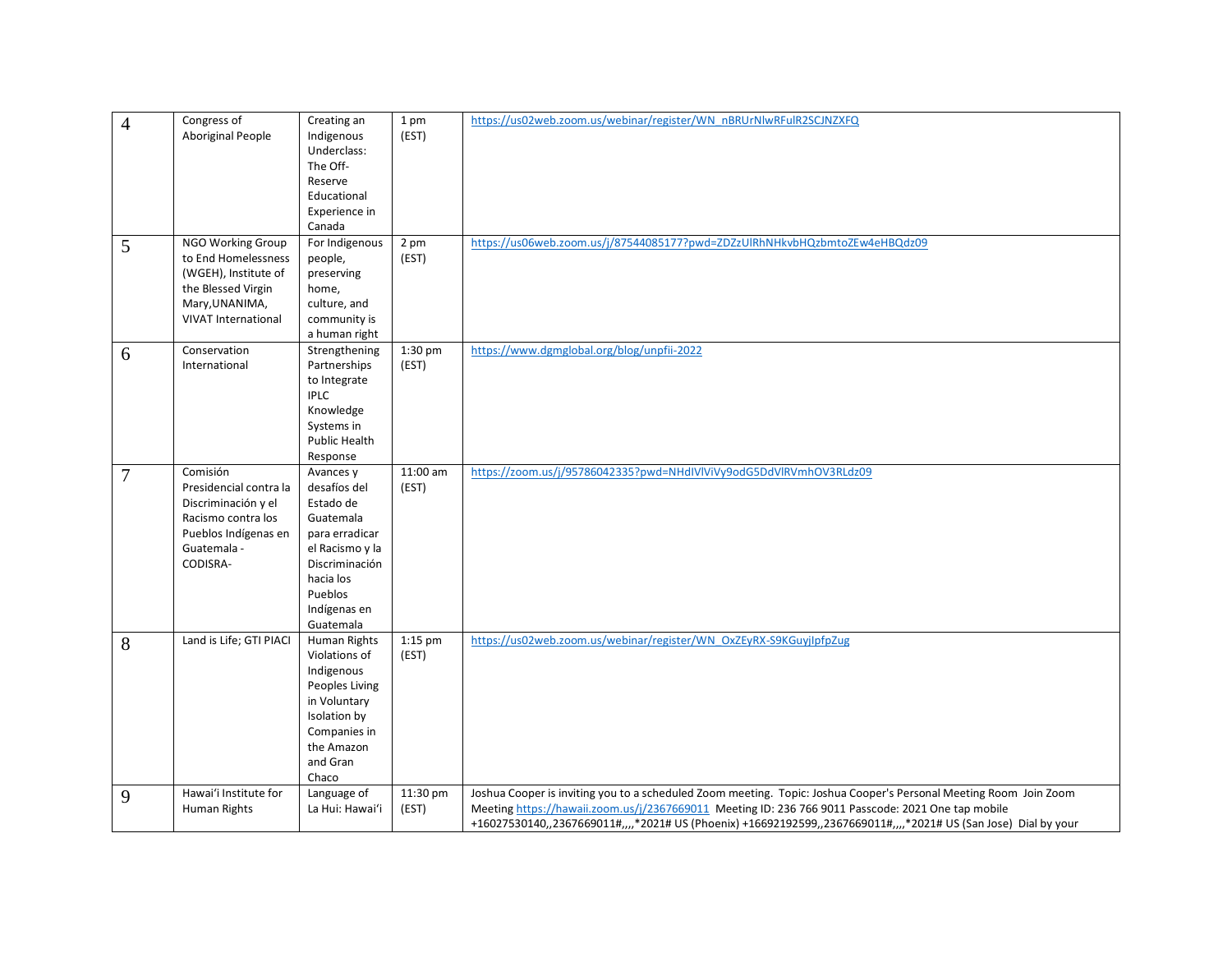|    |                                                                            |                                                                                                                                                                                                                                                        |                   | +1 669 219 2599 US (San Jose)<br>+1 602 753 0140 US (Phoenix)<br>+1 669 900 6833 US (San Jose)<br>+1 720<br>location<br>928 9299 US (Denver)<br>+1 971 247 1195 US (Portland)<br>+1 206 337 9723 US (Seattle)<br>+1 213 338 8477 US (Los<br>+1 253 215 8782 US (Tacoma)<br>+1 346 248 7799 US (Houston)<br>+1 470 381 2552 US (Atlanta)<br>$+1646$<br>Angeles)<br>518 9805 US (New York)<br>+1 651 372 8299 US (Minnesota)<br>+1 786 635 1003 US (Miami)<br>+1 929 205 6099 US (New<br>York)<br>+1 267 831 0333 US (Philadelphia)<br>+1 301 715 8592 US (Washington DC)<br>+1 312 626 6799 US (Chicago)<br>+1 470 250 9358 US (Atlanta) Meeting ID: 236 766 9011 Passcode: 2021 Find your local number:<br>https://hawaii.zoom.us/u/ajg5C3SA8 Join by SIP 2367669011@zoomcrc.com Join by H.323 162.255.37.11 (US West)<br>162.255.36.11 (US East) 115.114.131.7 (India Mumbai) 115.114.115.7 (India Hyderabad) 213.19.144.110 (Amsterdam<br>Netherlands) 213.244.140.110 (Germany) 103.122.166.55 (Australia Sydney) 103.122.167.55 (Australia Melbourne)<br>209.9.211.110 (Hong Kong SAR) 64.211.144.160 (Brazil) 69.174.57.160 (Canada Toronto) 65.39.152.160 (Canada Vancouver)<br>207.226.132.110 (Japan Tokyo) 149.137.24.110 (Japan Osaka) Meeting ID: 236 766 9011 Passcode: 2021                                                                                                                                                                                                                                                                                                                                                |
|----|----------------------------------------------------------------------------|--------------------------------------------------------------------------------------------------------------------------------------------------------------------------------------------------------------------------------------------------------|-------------------|-----------------------------------------------------------------------------------------------------------------------------------------------------------------------------------------------------------------------------------------------------------------------------------------------------------------------------------------------------------------------------------------------------------------------------------------------------------------------------------------------------------------------------------------------------------------------------------------------------------------------------------------------------------------------------------------------------------------------------------------------------------------------------------------------------------------------------------------------------------------------------------------------------------------------------------------------------------------------------------------------------------------------------------------------------------------------------------------------------------------------------------------------------------------------------------------------------------------------------------------------------------------------------------------------------------------------------------------------------------------------------------------------------------------------------------------------------------------------------------------------------------------------------------------------------------------------------------------------------------------------------------------|
| 10 | Hawai'i Institute for<br>Human Rights                                      | <b>Pacific Voices</b><br>& Universal<br>Values for<br>Climate Justice                                                                                                                                                                                  | 04:00 pm<br>(EST) | Joshua Cooper is inviting you to a scheduled Zoom meeting. Topic: Joshua Cooper's Personal Meeting Room Join Zoom<br>Meeting https://hawaii.zoom.us/j/2367669011 Meeting ID: 236 766 9011 Passcode: 2021 One tap mobile<br>+16027530140,,2367669011#,,,,*2021# US (Phoenix) +16692192599,,2367669011#,,,,*2021# US (San Jose) Dial by your<br>$+1720$<br>location<br>+1 602 753 0140 US (Phoenix)<br>+1 669 219 2599 US (San Jose)<br>+1 669 900 6833 US (San Jose)<br>928 9299 US (Denver)<br>+1 971 247 1195 US (Portland)<br>+1 206 337 9723 US (Seattle)<br>+1 213 338 8477 US (Los<br>+1 253 215 8782 US (Tacoma)<br>+1 346 248 7799 US (Houston)<br>+1 470 381 2552 US (Atlanta)<br>Angeles)<br>$+1646$<br>+1 651 372 8299 US (Minnesota)<br>+1 786 635 1003 US (Miami)<br>518 9805 US (New York)<br>+1 929 205 6099 US (New<br>York)<br>+1 267 831 0333 US (Philadelphia)<br>+1 301 715 8592 US (Washington DC)<br>+1 312 626 6799 US (Chicago)<br>+1 470 250 9358 US (Atlanta) Meeting ID: 236 766 9011 Passcode: 2021 Find your local number:<br>https://hawaii.zoom.us/u/ajg5C3SA8 Join by SIP 2367669011@zoomcrc.com Join by H.323 162.255.37.11 (US West)<br>162.255.36.11 (US East) 115.114.131.7 (India Mumbai) 115.114.115.7 (India Hyderabad) 213.19.144.110 (Amsterdam<br>Netherlands) 213.244.140.110 (Germany) 103.122.166.55 (Australia Sydney) 103.122.167.55 (Australia Melbourne)<br>209.9.211.110 (Hong Kong SAR) 64.211.144.160 (Brazil) 69.174.57.160 (Canada Toronto) 65.39.152.160 (Canada Vancouver)<br>207.226.132.110 (Japan Tokyo) 149.137.24.110 (Japan Osaka) Meeting ID: 236 766 9011 Passcode: 2021 |
| 11 | Hawai'i Institute for<br>Human Rights                                      | Community<br>Centered<br><b>United Nations</b><br>Agencies:<br>Actions &<br>Advocacy to<br>Achieve the<br>2030 Agenda<br>In Oceania;<br>UNU-RCE &<br><b>CIFAL</b><br>Contributions<br>to Achieve the<br><b>UN Global</b><br>Goals on<br>Pacific Ground | 05:00 pm<br>(EST) | Joshua Cooper is inviting you to a scheduled Zoom meeting. Topic: Joshua Cooper's Personal Meeting Room Join Zoom<br>Meeting https://hawaii.zoom.us/j/2367669011 Meeting ID: 236 766 9011 Passcode: 2021 One tap mobile<br>+16027530140,,2367669011#,,,,*2021# US (Phoenix) +16692192599,,2367669011#,,,,*2021# US (San Jose) Dial by your<br>location<br>+1 602 753 0140 US (Phoenix)<br>+1 669 219 2599 US (San Jose)<br>+1 669 900 6833 US (San Jose)<br>$+1720$<br>928 9299 US (Denver)<br>+1 971 247 1195 US (Portland)<br>+1 206 337 9723 US (Seattle)<br>+1 213 338 8477 US (Los<br>+1 253 215 8782 US (Tacoma)<br>+1 346 248 7799 US (Houston)<br>+1 470 381 2552 US (Atlanta)<br>$+1646$<br>Angeles)<br>518 9805 US (New York)<br>+1 651 372 8299 US (Minnesota)<br>+1 786 635 1003 US (Miami)<br>+1 929 205 6099 US (New<br>+1 267 831 0333 US (Philadelphia)<br>+1 301 715 8592 US (Washington DC)<br>York)<br>+1 312 626 6799 US (Chicago)<br>+1 470 250 9358 US (Atlanta) Meeting ID: 236 766 9011 Passcode: 2021 Find your local number:<br>https://hawaii.zoom.us/u/ajg5C3SA8 Join by SIP 2367669011@zoomcrc.com Join by H.323 162.255.37.11 (US West)<br>162.255.36.11 (US East) 115.114.131.7 (India Mumbai) 115.114.115.7 (India Hyderabad) 213.19.144.110 (Amsterdam<br>Netherlands) 213.244.140.110 (Germany) 103.122.166.55 (Australia Sydney) 103.122.167.55 (Australia Melbourne)<br>209.9.211.110 (Hong Kong SAR) 64.211.144.160 (Brazil) 69.174.57.160 (Canada Toronto) 65.39.152.160 (Canada Vancouver)<br>207.226.132.110 (Japan Tokyo) 149.137.24.110 (Japan Osaka) Meeting ID: 236 766 9011 Passcode: 2021 |
| 12 | Government of<br>Canada and the<br>Indigenous<br>Temporary<br>Committee on | Enhanced<br>Participation<br>Regional<br>Consultation-<br>North America                                                                                                                                                                                | 10:00 am<br>(EST) | https://isc-sac-gc-ca.zoom.us/meeting/register/tZcpcO6hgj4tH9xGabvJl0VleIMifhrdTwRM                                                                                                                                                                                                                                                                                                                                                                                                                                                                                                                                                                                                                                                                                                                                                                                                                                                                                                                                                                                                                                                                                                                                                                                                                                                                                                                                                                                                                                                                                                                                                     |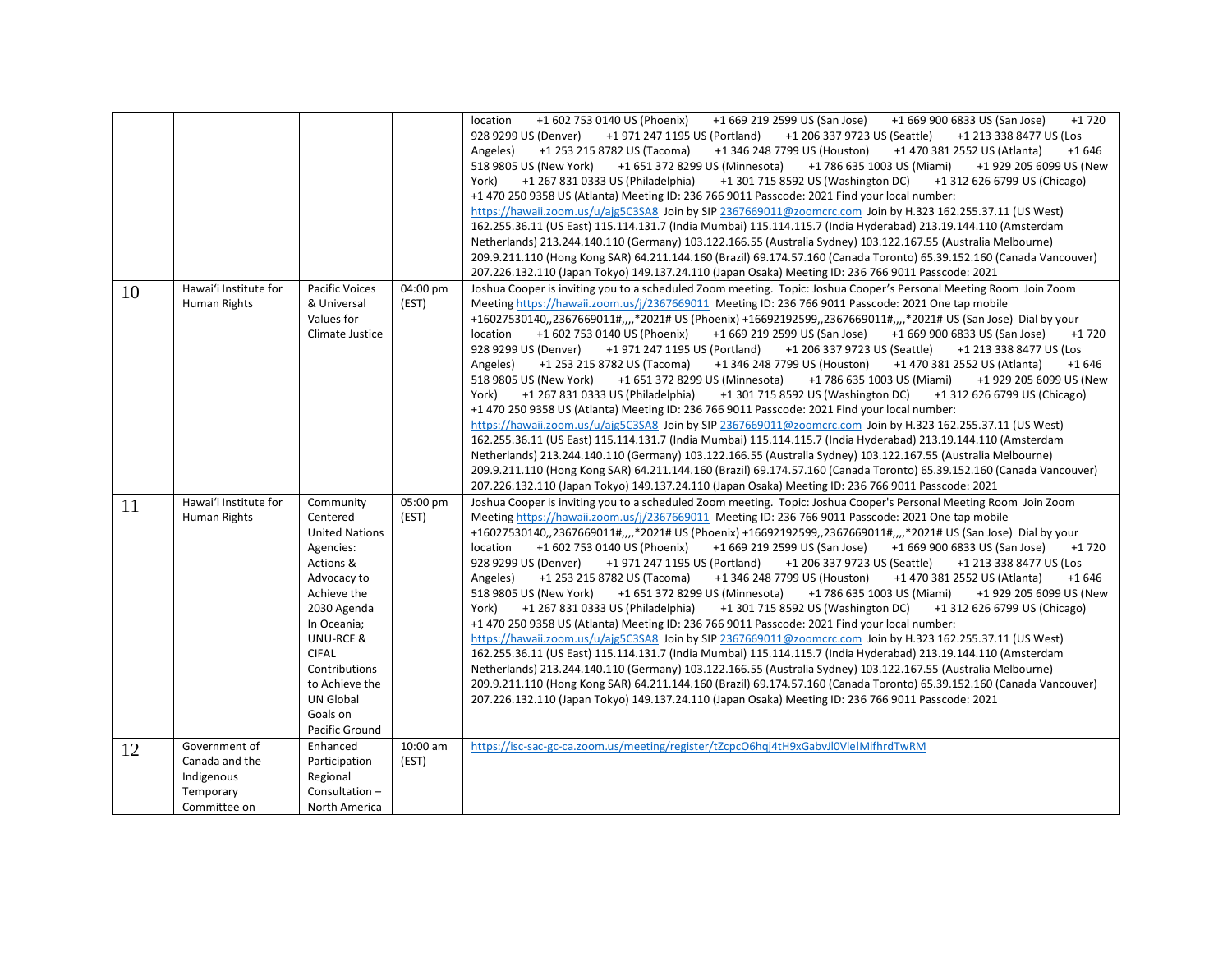|                | Enhanced<br>Participation                                                                                                          |                                                                                                                                                                 |                     |                                                                                               |
|----------------|------------------------------------------------------------------------------------------------------------------------------------|-----------------------------------------------------------------------------------------------------------------------------------------------------------------|---------------------|-----------------------------------------------------------------------------------------------|
| 13             | Union of Indigenous<br>Peoples "SOYUZ"                                                                                             | Role of<br>Language<br>Activists and<br>Communities<br>in Preservation<br>of Indigenous<br>Languages                                                            | 12:00 pm<br>(EST)   | https://kmnsoyuz.ru/kmns2                                                                     |
|                |                                                                                                                                    |                                                                                                                                                                 |                     | <b>Wednesday, 4 May 2022</b>                                                                  |
| $\mathbf{1}$   | Comisión<br>Presidencial contra la<br>Discriminación y el<br>Racismo contra los<br>Pueblos Indígenas en<br>Guatemala-<br>(CODISRA) | Avances y<br>desafíos del<br>Estado de<br>Guatemala<br>para erradicar<br>el Racismo y la<br>Discriminación<br>hacia los<br>Pueblos<br>Indígenas en<br>Guatemala | $11:00$ am<br>(EST) | https://zoom.us/j/95786042335?pwd=NHdIVIViVy9odG5DdVlRVmhOV3RLdz09                            |
| $\overline{2}$ | Land is Life                                                                                                                       | Autonomous<br>Protocols of<br>Free, Prior and<br>Informed<br>Consent: An<br>Alternative<br>Tool towards<br>Regulation for<br>Indigenous<br>Communities          | 11:00 am<br>(EST)   | https://us02web.zoom.us/webinar/register/WN_k1HA3HcTRme99kte2TOb_Q                            |
| 3              | IPBES, UNESCO, BES-<br>Net and the Network<br>of the Centres of<br>Distinction on<br>Indigenous and Local<br>Knowledge             | Indigenous<br>and local<br>knowledge in<br>biodiversity<br>assessments:<br>from local to<br>global                                                              | 8:00 am<br>(EST)    | https://ipbes.net/events/indigenous-and-local-knowledge-biodiversity-assessments-local-global |
| 4              | Cultural Survival,<br>Oceania Human<br>Rights, Global<br>Leadership Academy<br>for Human Rights<br>Advocacy                        | Teach-in: How<br>to<br>MaximizeYour<br>Advocacy<br>Effectivenessu<br>sing the<br>Universal<br>PeriodicRevie<br>w,                                               | 1:00 pm<br>(EST)    | https://tinyurl.com/unpfii04                                                                  |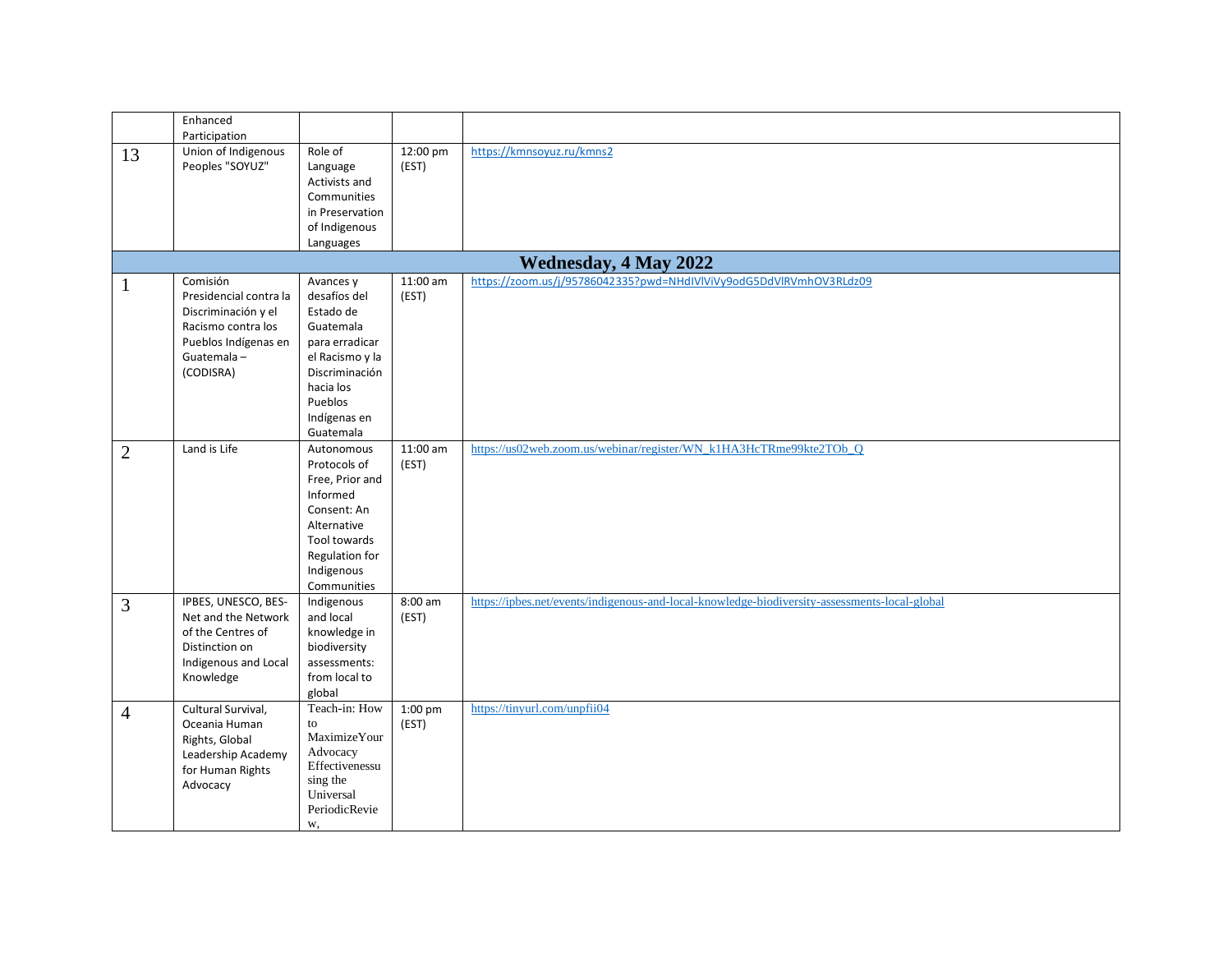|                |                           | TreatyBodies,                      |          |                                                                                                           |
|----------------|---------------------------|------------------------------------|----------|-----------------------------------------------------------------------------------------------------------|
|                |                           | and the High-                      |          |                                                                                                           |
|                |                           | LevelPolitical                     |          |                                                                                                           |
|                |                           | Forum to                           |          |                                                                                                           |
|                |                           | Advocatefor                        |          |                                                                                                           |
|                |                           | Indigenous<br>RightsEnseñan        |          |                                                                                                           |
|                |                           | za: /Como                          |          |                                                                                                           |
|                |                           | maximizar la                       |          |                                                                                                           |
|                |                           | eficacia de su                     |          |                                                                                                           |
|                |                           | defensa                            |          |                                                                                                           |
|                |                           | utilizando el                      |          |                                                                                                           |
|                |                           | Examen                             |          |                                                                                                           |
|                |                           | Periodico                          |          |                                                                                                           |
|                |                           | Universal, los                     |          |                                                                                                           |
|                |                           | Órganos de                         |          |                                                                                                           |
|                |                           | Tratados y el                      |          |                                                                                                           |
|                |                           | Foro Político                      |          |                                                                                                           |
|                |                           | de Alto Nivel                      |          |                                                                                                           |
|                |                           | para la                            |          |                                                                                                           |
|                |                           | Defensa de los                     |          |                                                                                                           |
|                |                           | Derechos<br>Indígenas              |          |                                                                                                           |
|                | International             | Protection of                      | 3 pm     | https://us02web.zoom.us/j/86566298521?pwd=a3E2d0pOT0lmSXFjTU90OFZMQTRwQT09                                |
| 5              | Committee for the         | Indigenous                         | (EST)    |                                                                                                           |
|                | <b>Indigenous Peoples</b> | Rights in the                      |          |                                                                                                           |
|                | of the Americas           |                                    |          |                                                                                                           |
|                |                           | <b>Green Energy</b><br>Transition: |          |                                                                                                           |
|                |                           | <b>Current Case</b>                |          |                                                                                                           |
|                |                           | Studies in                         |          |                                                                                                           |
|                |                           | Mexico                             |          |                                                                                                           |
|                | <b>United Nations</b>     | Carbon                             | 12:00 pm | https://undp.zoom.us/meeting/register/tZIlc-2prD4tHdLl0y0mF5W7V_gdB5R3j_Hz                                |
| 6              | Development               | finance for the                    | (EST)    |                                                                                                           |
|                | Programme                 | forest sector in                   |          |                                                                                                           |
|                |                           | the context of                     |          |                                                                                                           |
|                |                           | Achieving the                      |          |                                                                                                           |
|                |                           | Goals of the                       |          |                                                                                                           |
|                |                           | Paris                              |          |                                                                                                           |
|                |                           | Agreement: A                       |          |                                                                                                           |
|                |                           | training &                         |          |                                                                                                           |
|                |                           | dialogue with                      |          |                                                                                                           |
|                |                           | Indigenous                         |          |                                                                                                           |
|                |                           | Peoples                            |          |                                                                                                           |
| $\overline{7}$ | IPAF Board, FIMI,         | Indigenous                         | 11:00-   | https://www.ifad.org/en/web/latest/-/ifad-at-the-2022-united-nations-permanent-forum-on-indigenous-issues |
|                | Samburu Women             | Peoples'                           | 12:15    |                                                                                                           |
|                | Trust, Tebtebba,          | solutions for                      | (EST)    |                                                                                                           |
|                | Swedish                   | climate                            | 17:00-   |                                                                                                           |
|                |                           |                                    |          |                                                                                                           |
|                | International             | action:                            | 18:15    |                                                                                                           |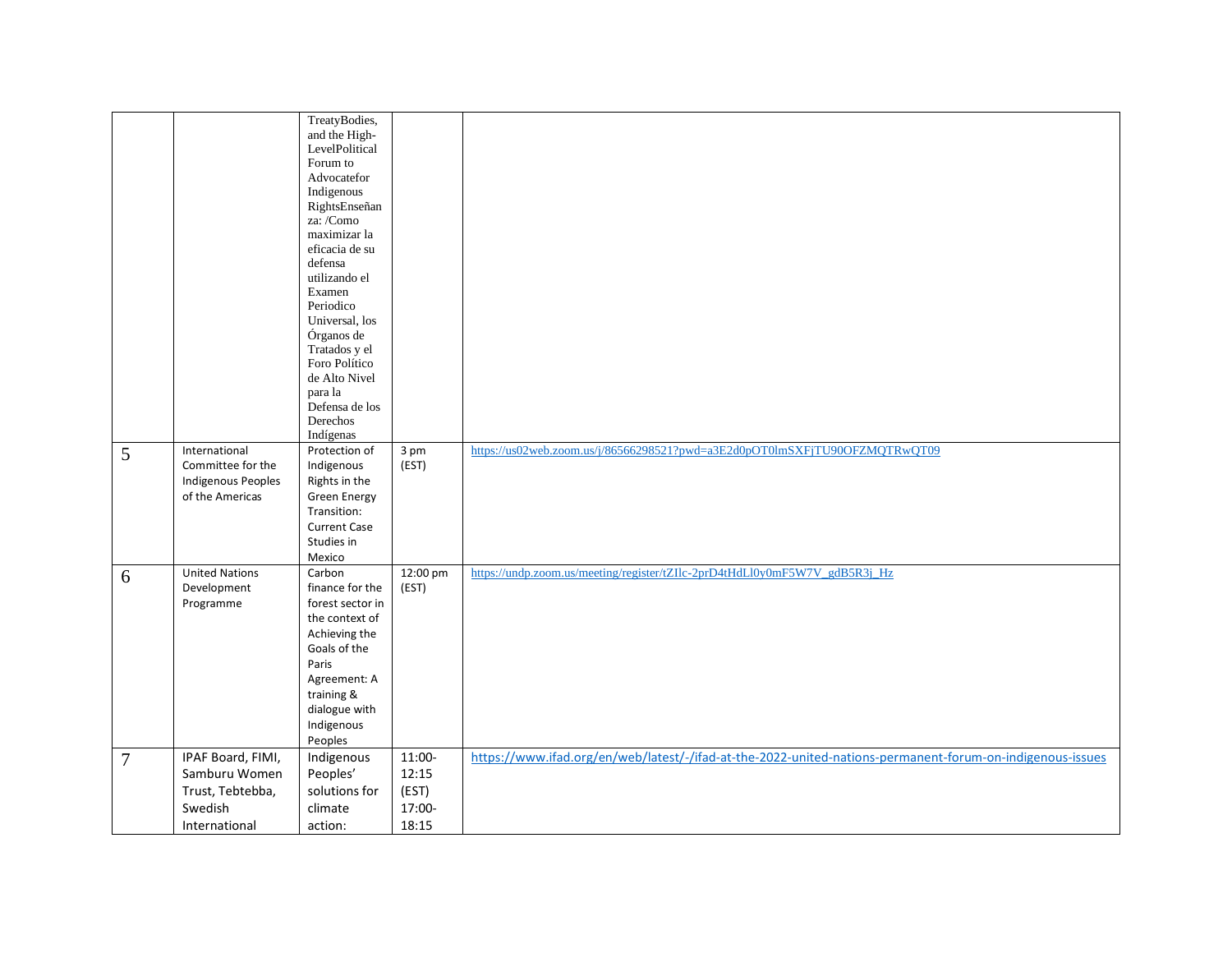|    | Development               | Announcing           | Rome      |                                                                                                           |
|----|---------------------------|----------------------|-----------|-----------------------------------------------------------------------------------------------------------|
|    | Cooperation               | the sixth call       | time      |                                                                                                           |
|    | Agency (Sida),            | for proposals        |           |                                                                                                           |
|    | Packard                   | of the               | Intepreta |                                                                                                           |
|    | Foundation, IFAD's        | Indigenous           | tion:     |                                                                                                           |
|    |                           |                      |           |                                                                                                           |
|    | Indigenous                | Peoples              | English,  |                                                                                                           |
|    | Peoples Team              | Assistance           | French    |                                                                                                           |
|    |                           | Facility             | and       |                                                                                                           |
|    |                           | (IPAF)               | Spanish   |                                                                                                           |
| 8  | Indigenous                | Launch of            | 4 May,    | https://www.ifad.org/en/web/latest/-/ifad-at-the-2022-united-nations-permanent-forum-on-indigenous-issues |
|    | Partnership for           | the                  | 12:30-    |                                                                                                           |
|    | Agrobiodiversity          | Sustainable          | 13:45     |                                                                                                           |
|    | and Food                  | and Resilient        | New       |                                                                                                           |
|    | Sovereignty (TIP),        | Indigenous           | York      |                                                                                                           |
|    | Canada, Steering          | Peoples'             | $Time -$  |                                                                                                           |
|    | Committee of the          | Food                 | 18:30-    |                                                                                                           |
|    | Indigenous                | Systems for          | 19:45     |                                                                                                           |
|    | Peoples' Forum at         | Improved             | Rome      |                                                                                                           |
|    |                           |                      |           |                                                                                                           |
|    | IFAD, IFAD's              | Nutrition            | Time      |                                                                                                           |
|    | Environment,              | digital              |           |                                                                                                           |
|    | Climate, Gender           | toolbox              |           |                                                                                                           |
|    | and Social                |                      | Intepreta |                                                                                                           |
|    | <b>Inclusion Division</b> |                      | tion:     |                                                                                                           |
|    |                           |                      | English,  |                                                                                                           |
|    |                           |                      | French    |                                                                                                           |
|    |                           |                      | and       |                                                                                                           |
|    |                           |                      | Spanish   |                                                                                                           |
| 9  | Conservation              | Negotiations         | 10:00 am  | https://us02web.zoom.us/j/86016698747                                                                     |
|    | International             | for IPLCs: A         | (EST)     |                                                                                                           |
|    |                           | <b>New</b>           |           |                                                                                                           |
|    |                           | Resource for         |           |                                                                                                           |
|    |                           | Communities          |           |                                                                                                           |
| 10 | International             | Challenging          | 10:00 am  | https://www.google.com/url?q=https://fordham.zoom.us/j/85883680351&sa=D&source=calendar&ust=165030        |
|    | Federation of             | government           | (EST)     | 7517485698&usg=AOvVaw1AbI3RB3IQbrHGcsEkBo w                                                               |
|    | Social Workers            | intrusion            |           |                                                                                                           |
|    |                           |                      |           |                                                                                                           |
|    |                           | into the lives<br>of |           |                                                                                                           |
|    |                           |                      |           |                                                                                                           |
|    |                           | Indigenous           |           |                                                                                                           |
|    |                           | women:               |           |                                                                                                           |
|    |                           | Rectifying           |           |                                                                                                           |
|    |                           | violations of        |           |                                                                                                           |
|    |                           | free, prior,         |           |                                                                                                           |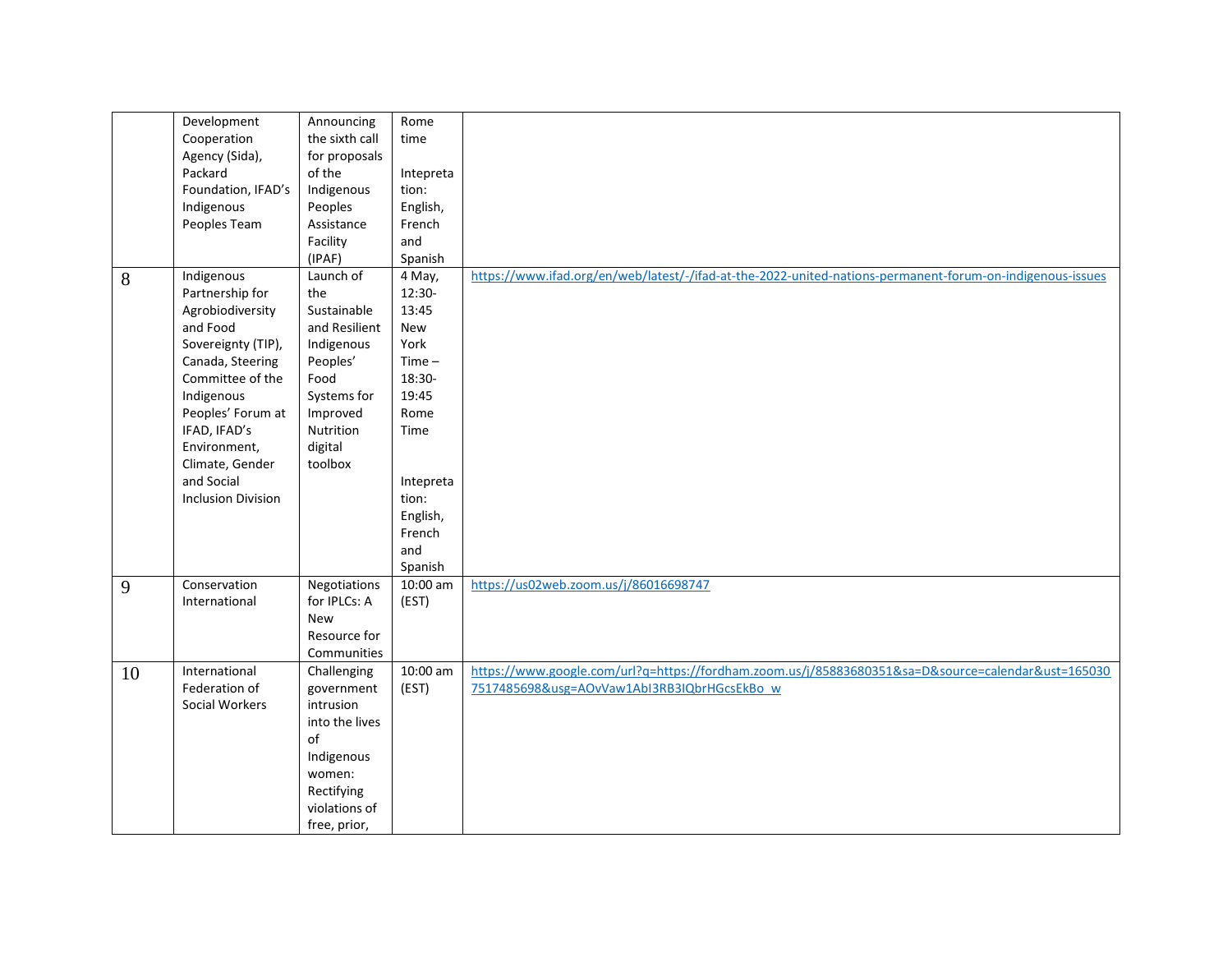|    |                                                                                                                                                             | and<br>informed<br>consent                                                                                                                                          |                                                                         |                                                                                                                                                   |
|----|-------------------------------------------------------------------------------------------------------------------------------------------------------------|---------------------------------------------------------------------------------------------------------------------------------------------------------------------|-------------------------------------------------------------------------|---------------------------------------------------------------------------------------------------------------------------------------------------|
| 11 | The Union of<br>Indigenous<br>Peoples SOYUZ                                                                                                                 | Implementin<br>g FPIC:<br>Building the<br>Capacity and<br>Experience<br>of<br>Indigenous<br>peoples                                                                 | 12:00<br>pm (EST)<br>English<br>and<br>Russian                          | https://kmnsoyuz.ru/zoom                                                                                                                          |
| 12 | <b>IFSW</b>                                                                                                                                                 | Challenging<br>government<br>intrusion<br>into the lives<br>of<br>Indigenous<br>women:<br>Rectifying<br>violations of<br>free, prior,<br>and<br>informed<br>consent | 10:00 am<br>(EST)                                                       | https://www.google.com/url?q=https://fordham.zoom.us/j/85883680351&sa=D&source=calendar&ust=1650307517485698<br>&usg=AOvVaw1AbI3RB3IQbrHGcsEkBo w |
| 13 | Government of<br>Canada and the<br>Indigenous<br>Temporary<br>Committee on<br>Enhanced<br>Participation                                                     | Enhanced<br>Participation<br>Regional<br>Consultation<br>– Arctic                                                                                                   | 10:00 am<br>(EST)                                                       | https://isc-sac-gc-ca.zoom.us/meeting/register/tZEqce2pqzoqEtR6ERgnZCYz1_SU-h7nFtNS                                                               |
|    |                                                                                                                                                             |                                                                                                                                                                     |                                                                         | Thursday, 5 May 2022                                                                                                                              |
| 1  | <b>Steering Committee</b><br>of the Indigenous<br>Peoples' Forum at<br>IFAD, UNPFII,<br>project beneficiaries,<br>IFAD country teams,<br>Green Climate Fund | <b>Seeking Free</b><br>Prior and<br>Informed<br>Consent to<br>implement<br>Indigenous<br>Peoples-driven<br>pathways                                                 | 5 May,<br>$12:30-$<br>13:45<br>(EST)<br>17:30-<br>18:45<br>Rome<br>time | https://www.ifad.org/en/web/latest/-/ifad-at-the-2022-united-nations-permanent-forum-on-indigenous-issues                                         |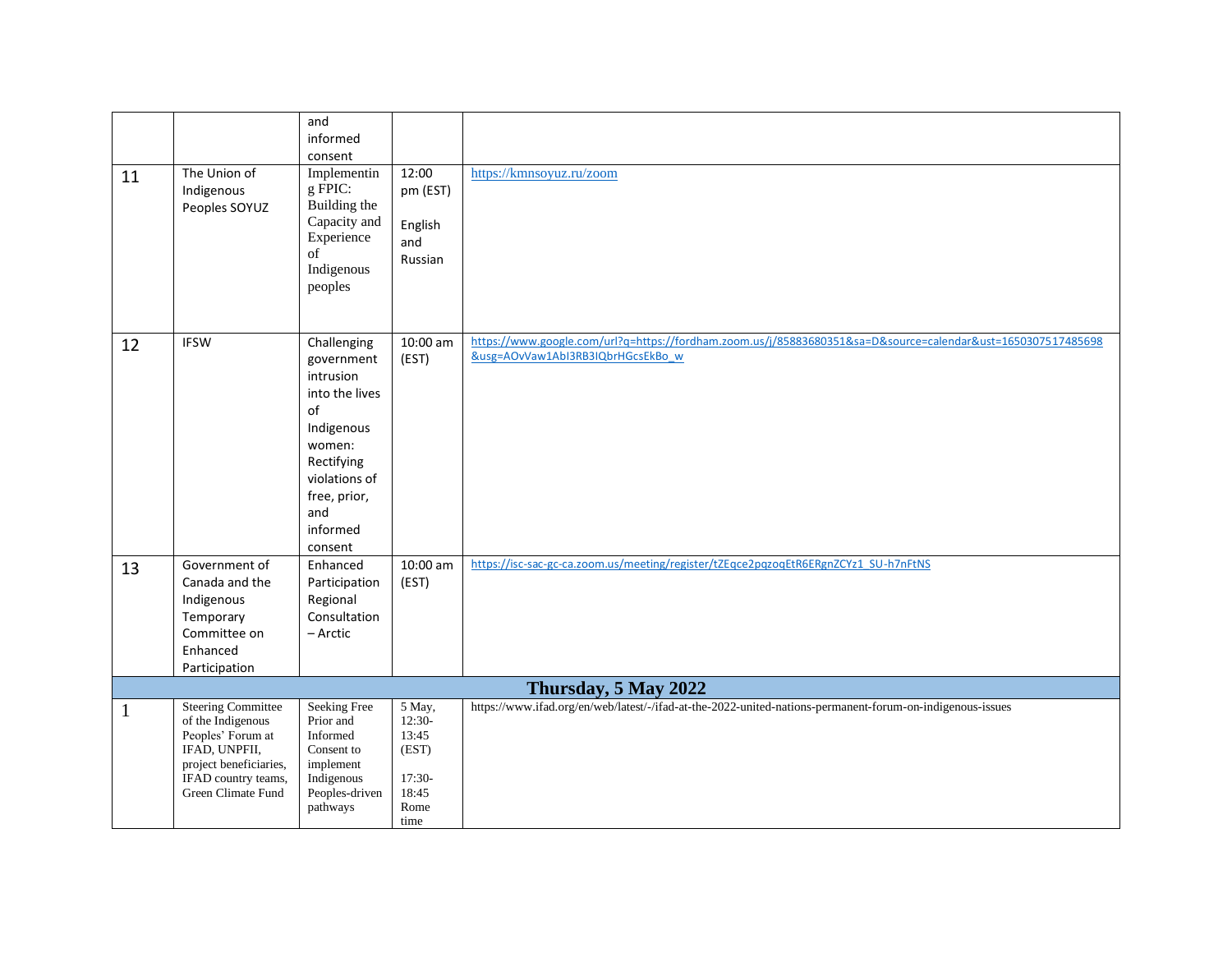|                |                                                                              |                                                                                                                                                                                                                                                                                                                                                | Interpretat<br>ion:<br>English,<br>French<br>and<br>Spanish |                                                                                                                                          |
|----------------|------------------------------------------------------------------------------|------------------------------------------------------------------------------------------------------------------------------------------------------------------------------------------------------------------------------------------------------------------------------------------------------------------------------------------------|-------------------------------------------------------------|------------------------------------------------------------------------------------------------------------------------------------------|
| $\overline{2}$ | Cultural Survival,<br><b>Suffolk University</b><br>Law School                | What does the<br>Indigenous<br>Maya<br>Kaqchikel<br>Peoples of<br>Sumpango vs.<br>Guatemala<br>decision mean<br>for Indigenous<br>media in Latin<br>America?/¿Qu<br>e significa la<br>decisión de los<br>Pueblos<br>Indígenas<br>Maya<br>Kaqchikel de<br>Sumpango vs.<br>Guatemala<br>para los<br>medios<br>Indigenas en<br>América<br>Latina? | $11:15$ am<br>(EST)                                         | https://tinyurl.com/unpfii5                                                                                                              |
| $\mathfrak{Z}$ | <b>FILAC</b>                                                                 | Los Pueblos<br>Indígenas y la<br>Gobernanza<br>de Bosques                                                                                                                                                                                                                                                                                      | $11:30$ am<br>(EST)                                         | https://filac-org.zoom.us/webinar/register/WN_1KiKIlwWRj2bMXtW-Wv3aw                                                                     |
| $\overline{4}$ | University of<br>Colorado School of<br>Law/Native<br>American Rights<br>Fund | Language<br>Rights are<br>Human Rights:<br>Participating in<br>the<br>International<br>Decade of<br>Indigenous<br>Languages                                                                                                                                                                                                                    | 1 pm<br>(EST)                                               | https://cu.law/AILP-SideEvent3                                                                                                           |
| $\mathfrak{S}$ | <b>First Peoples</b><br>Worldwide, Cultural<br>Survival, Batani,             | Indigenous<br>Solutions<br>toward the                                                                                                                                                                                                                                                                                                          | 1:30 pm<br>(EST)                                            | https://www.colorado.edu/program/fpw/2022/04/08/unpfii-2022-side-events-indigenous-led-transition-minerals-panel-and-fpic-<br>leadership |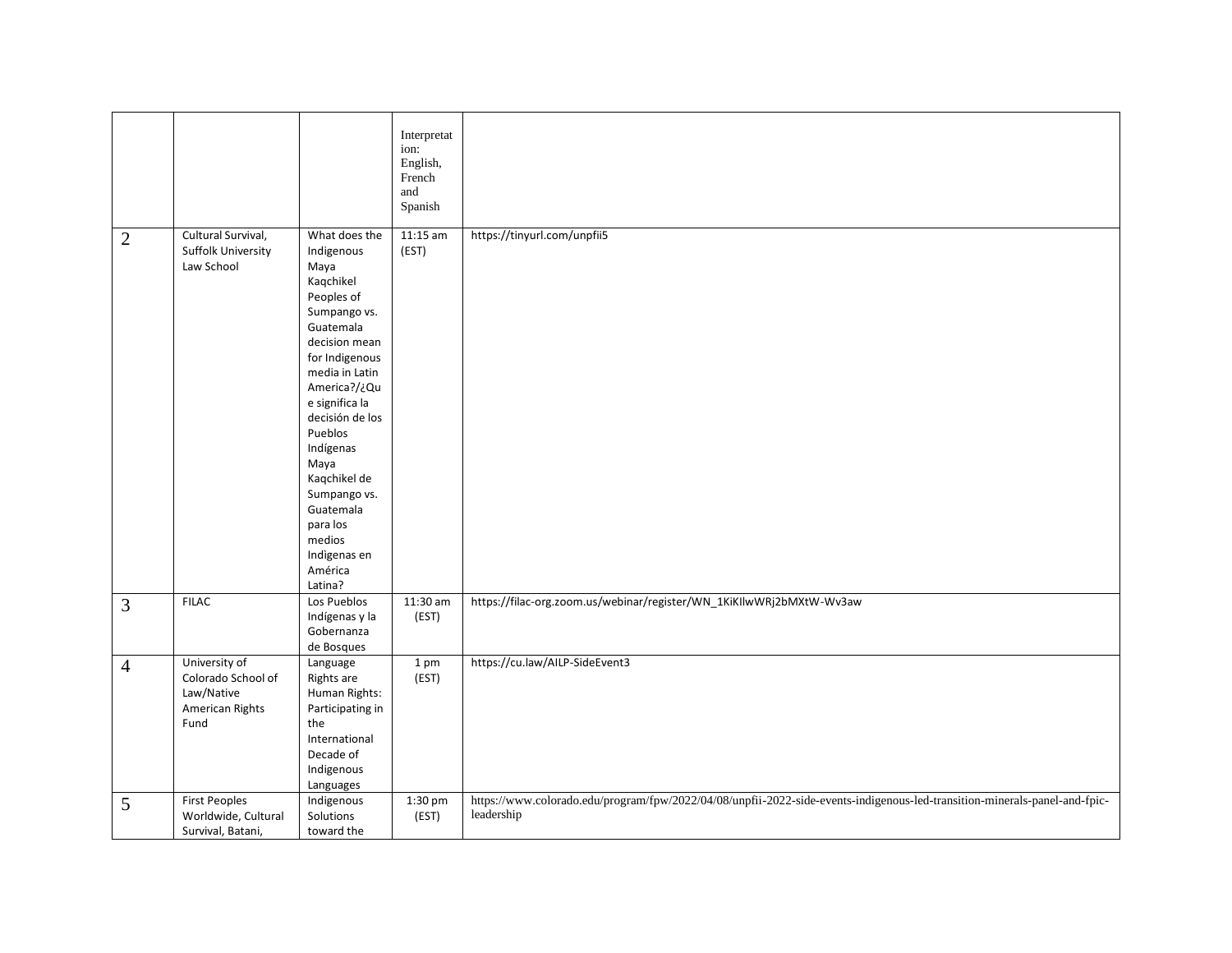|                | Earthworks, &<br>Society for<br><b>Threatened Peoples</b>                                     | New Energy<br>Economy:<br>Transition<br>Minerals,<br>Mining, and<br><b>FPIC</b>                                                                                                                         |                                |                                                                                                                                                |
|----------------|-----------------------------------------------------------------------------------------------|---------------------------------------------------------------------------------------------------------------------------------------------------------------------------------------------------------|--------------------------------|------------------------------------------------------------------------------------------------------------------------------------------------|
| 6              | FAO Indigenous<br>Peoples                                                                     | Collective and<br>tenure rights<br>for sustainable<br>Indigenous<br>Peoples food<br>and<br>knowledge<br>systems in the<br>context of the<br>10th<br>anniversary of<br>the VGGT and<br>the IYAFA<br>2022 | 12:00 pm<br>(EST)              | https://fao.zoom.us/webinar/register/WN_YE1rjHk-QW-QgBys9d82ag                                                                                 |
| $\overline{7}$ | Congress of<br><b>Aboriginal Peoples</b>                                                      | Crisis in<br>Corrections:<br>Indigenous<br>Peoples in the<br>Canadian<br>Prison System                                                                                                                  | 11:00 am<br>(EST)              | https://us02web.zoom.us/webinar/register/WN_8flxcEdmTte3FWDJy9NasQ                                                                             |
| 8              | UFER-United for<br><b>Equity and Ending</b><br>Racism and The Grail                           | HATARISHUN:<br>Indigenous<br>Women<br>Standing<br>Together                                                                                                                                              | 3:00 pm<br>to 4:30<br>pm (EST) | https://us06web.zoom.us/meeting/register/tZEpcu2vrzooEtZKQB-sfEI3XokLAOHI_Qpa                                                                  |
| 9              | The Norwegian<br>National Human<br>Rights Institution and<br>the Sami Parliament<br>of Norway | Human Rights<br>Protection<br>against<br>Interference in<br>Traditional<br>Sami Areas:<br><b>ICCPR Article</b><br>27 in a Sami<br>Context                                                               | $8:00$ am<br>(EST)             | https://www.nhri.no/en/kalender/human-rights-protection-against-interference-in-traditional-sami-areas-iccpr-article-27-in-<br>a-sami-context/ |
| 10             | <b>IFAD</b>                                                                                   | Indigenous<br>Peoples'<br>solutions for<br>climate action:<br>Launch of the<br>sixth call for<br>proposals of                                                                                           | $11:00$ am<br>(EST)            | https://www.ifad.org/en/web/latest/-/ifad-at-the-2022-united-nations-permanent-forum-on-indigenous-issues                                      |